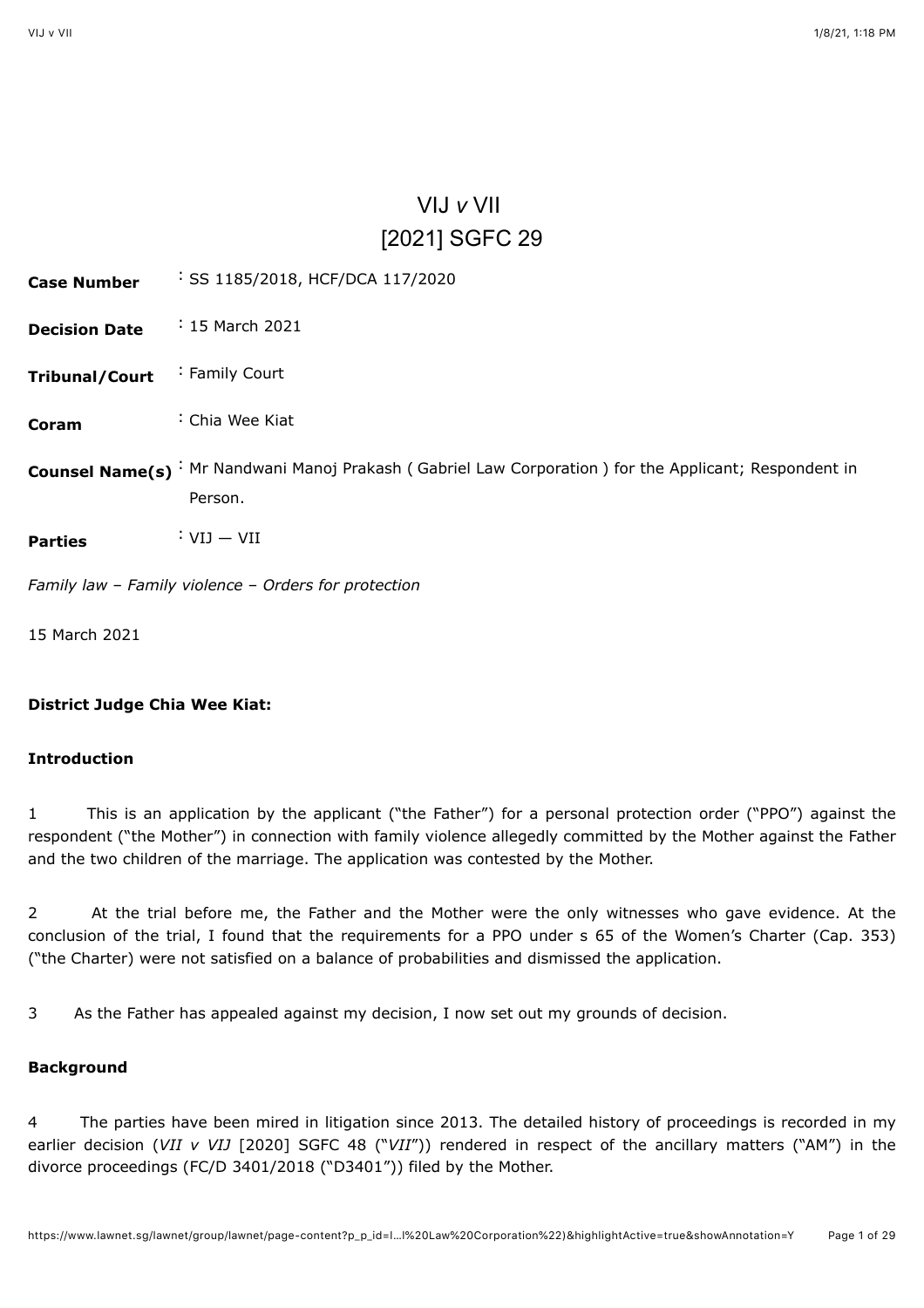5 It is unnecessary to revisit the earlier proceedings in detail, but a few salient aspects are worth highlighting as they help provide context to the current PPO application.

6 The parties were married on 4 February 2020 in India. There are two children to the marriage who were referred to as [J] and [K] (redacted names) in *VII*. For consistency, I shall adopt the same redacted names in these grounds of decision. J is currently living with the Father and K with the Mother. The children turn 13 and 11 respectively this year.

7 The Father started work in Singapore in 1997 and obtained Singapore Permanent Residency in 1999. The Mother obtained Singapore Permanent Residency in 2003. J was born in May 2008 and K in June 2010. Faced with various challenges while living with the Father, the Mother left the Father in 2013 with the children.

8 On 20 June 2013, the Father filed OSF 272/2013/S ("OSF 272") seeking joint custody of the children with care and control to him and reasonable supervised access to the Mother.

9 On 30 July 2013, the parties entered into a consent order giving parties joint custody of the children with interim care and control to the Mother and interim access to the Father. The interim access orders were subsequently varied on two occasions.

10 On 14 October 2013, the Mother commenced divorced proceedings (Divorce Suit No. D 5061 of 2013 ("D 5061")) against the Father on grounds of unreasonable behaviour. D 5061 was dismissed by District Judge Wong Keen Onn ("the DJ") on 19 July 2016 after a 14-day trial.

11 On 4 November 2016, the Mother obtained a PPO (PPO 1176/2016) in SS 2992/2014 ("SS 2992") against the Father.

12 On 26 May 2018, the Father failed to return the children after exercising his lawful access. On 27 May 2018, the Mother made a police report.

13 The Mother found out on 29 May 2018 that the Father had taken the children to Kandang Kerbau Hospital ("KKH") on 26 May 2018 and lodged a report that she had abused them. She was subsequently contacted by the Child Protection Service ("CPS") of the Ministry of Social and Family Development ("MSF") to arrange for a meeting.

14 On 1 June 2018, the Father filed the current PPO application (SS 1185/2018 ("SS 1185")) against the Mother from committing family violence against him and the children.

15 On 13 June 2018, the Mother was informed that CPS and the police found no evidence of abuse and the matter was closed. She was also handed a Case Card with the classification "No offence disclosed" by the police officer present.

16 On 22 June 2018, the Father filed FC/SUM 2242/2018 ("SUM 2242") in OSF 272 to seek, *inter alia*, care and control of the children.

17 In July 2018, K returned to the Mother out of her own volition whilst J continued to reside with the Father.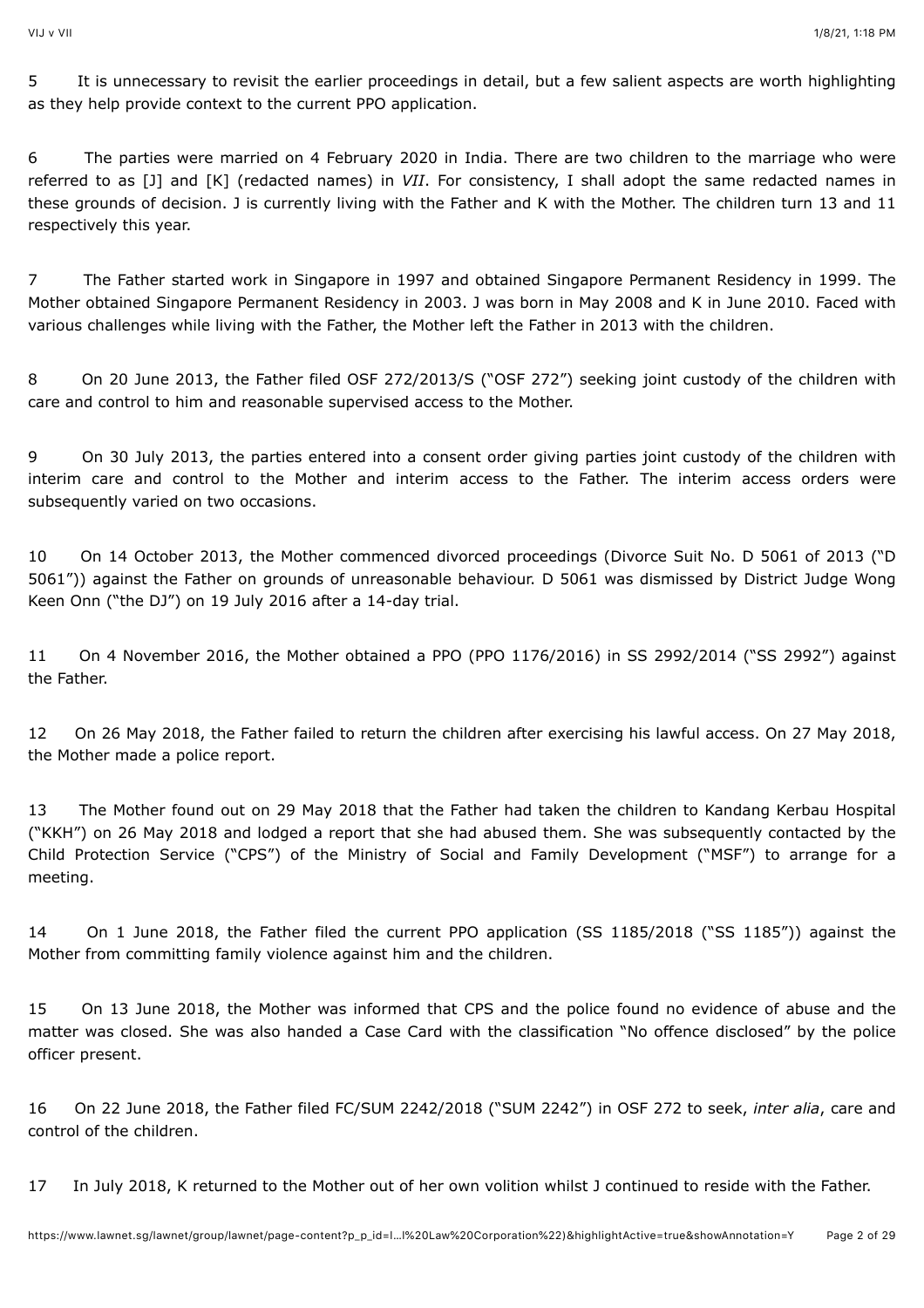18 On 23 July 2018, the Mother commenced D 3401 on grounds of four years' separation. The Father contested the divorce.

19 On 7 March 2019, an Interim Judgment was granted by the DJ after a one-day trial with costs of \$3,500 to be paid by the Father to the Mother. The AM were adjourned to be heard in chambers.

20 The AM and SUM 2242 came up for hearing before me on 8 October 2019. The matters for determination were custody, care and control of the children and access, division of matrimonial assets and maintenance.

21 At the AM hearing, the Father acknowledged that parties have filed numerous applications against each other (see *VII* at [58]):

There have been numerous applications filed by both parties in respect of interim custody, care and control, access, maintenance, orders relating to the passports of the Children, orders for the Defendant to vacate the matrimonial home, as well as the filing of various police reports, applications for Personal Protection Orders ("PPOs") and contempt proceedings from before D5061 to date.

22 Indeed, the level of acrimony between the parties was high. As I had observed in *VII* (at [59]-[61]):

59 Both have made serious allegations against the other. The Wife says the Husband is in breach of the access orders but the Husband says it was the Wife who has repeatedly denied him access to the children. The Wife says the Husband has been abusive towards the children but the Husband says the Wife has deliberately caused hurt to J on several occasions. The Wife says K has chosen to stay with her but the Husband says J has chosen to stay with him. The Wife says the Husband has turned J against her but the Husband says the Wife has deliberately alienated the children from him. The Wife says the Husband has forced a wedge in the relationship between J and K but the Husband says the Wife has deliberately pit the children against each other. The Wife says she does not trust the Husband that he will not use harsh disciplinary method on the children but the Husband says the Wife should provide an undertaking that she will not use family violence against the children.

60 The inability of the parties to see eye to eye and the deep mistrust for each other have led to multiple applications in court. Both are insisting that the care and control of the children should be awarded to them, each claiming that they are acting in the best interests of the children.

23 On 26 May 2020, I rendered my decision with full written grounds in the hope that my decision and the observations provided therein would provide some finality in the matter and help the parties let go and move on. I found that the children had been triangulated in the parents' disputes (see *VII* at [55]) and impressed upon the parties the need to reduce conflict and minimise acrimony and reminded them of their responsibility to facilitate the children's relationship with the other parent (see *VII* at [57]).

24 Both parties claimed to have acted in the best interests of the children but as I have noted in *VII* (at [61]):

The unfortunate reality is that the children are caught in the crossfire of their parents' conflicts. It is apparent to me that the children are sad, confused and worried by all that has transpired. The parties seem oblivious to the fact that their endless conflicts have exacted a toll on the children, which must be overwhelming for any child to bear.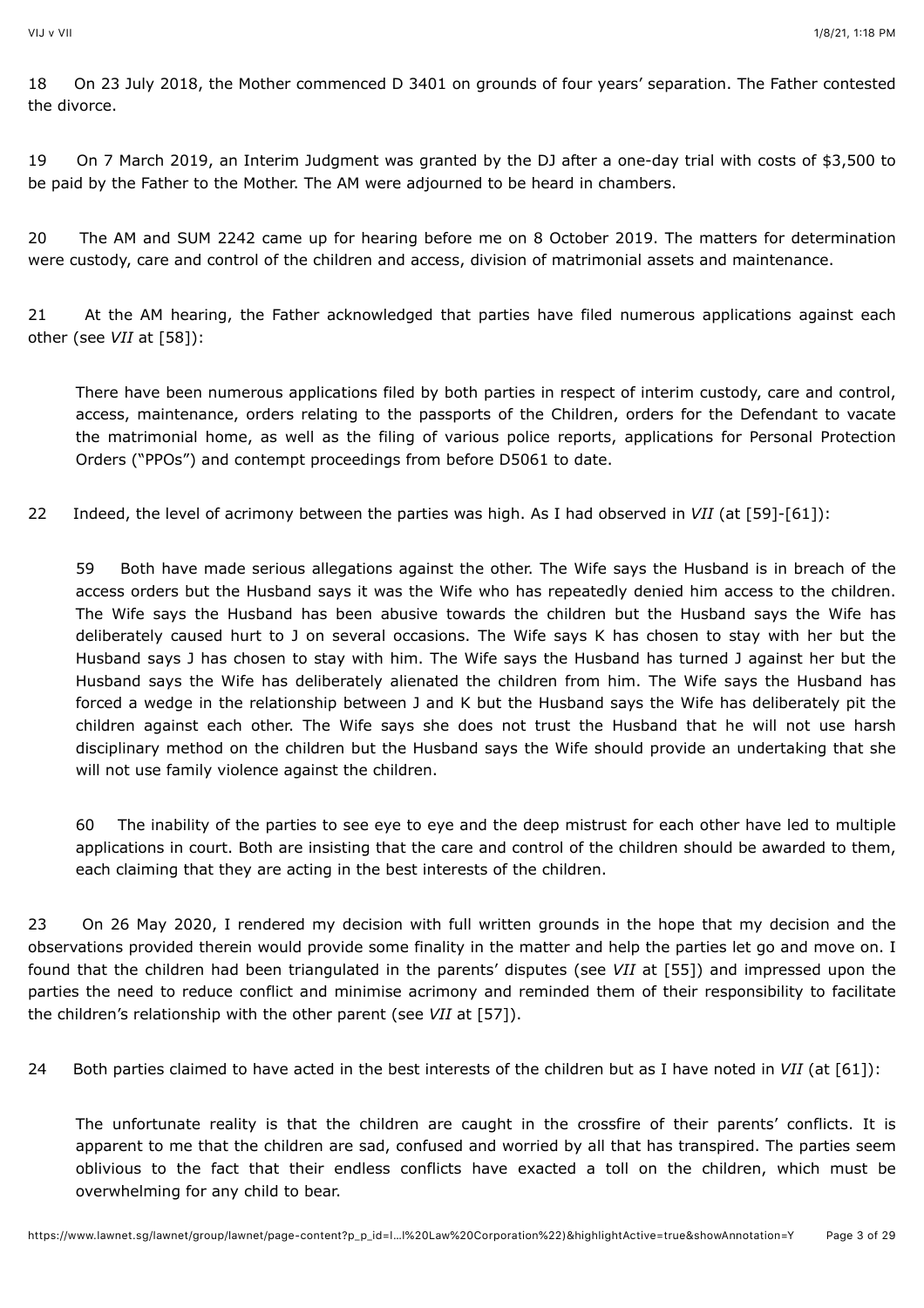25 I assessed that any transfer of care and control to the other parent would be too drastic for the children, which might subject them to even more anxiety. I found that it would be in the children's best interests for them to remain under the care of the current respective parent. This would support the children's stability and continuity in the children's current living arrangements and minimise the anxiety and uncertainty the children had been experiencing regarding their living arrangements.

26 I have no doubt that both parties love the children deeply and was hopeful that they could acquire the necessary skills to establish a co-operative parenting relationship with the help of a trained counsellor.

27 With these considerations in mind, I made the following orders with respect to the welfare of the children:

(a) The parties be granted joint custody of the children with care of control of J to the Husband and care and control of K to the Wife.

(b) The parties be granted facilitated access with the child not living with them with the support of the Divorce Support Specialist Agency ("DSSA"). The DSSA counsellor is to assess the progress of parent-child readiness and commence contact time at a suitable stage as determined by the counsellor. The parties shall cooperate and work with the DSSA counsellor.

(c) The parties and the children are to attend such counselling and therapy as may be deemed appropriate by the DSSA counsellor to address the difficulty with regard to access as well as the following areas:

- (i) promoting each child's relationship with both parents;
- (ii) promoting sibling relationship;
- (iii) address divorce-related stress and grief for parents and children;
- (iv) coaching parents on boundaries and age-appropriate autonomy; and
- (v) restoring adequate parent, co-parenting and parent-child roles.

(d) The children should be encouraged to have regular contact time to bond with each other without the interference of either parent.

(e) Subject to the prevailing regulations on Covid-19 to safeguard public health, the children shall have weekly contact time with each other, to be facilitated by the school counsellor, at the school till the start of the year-end holiday.

(f) The children shall have weekly contact time with each other at the DSSA from the start of the 2020 year-end holiday.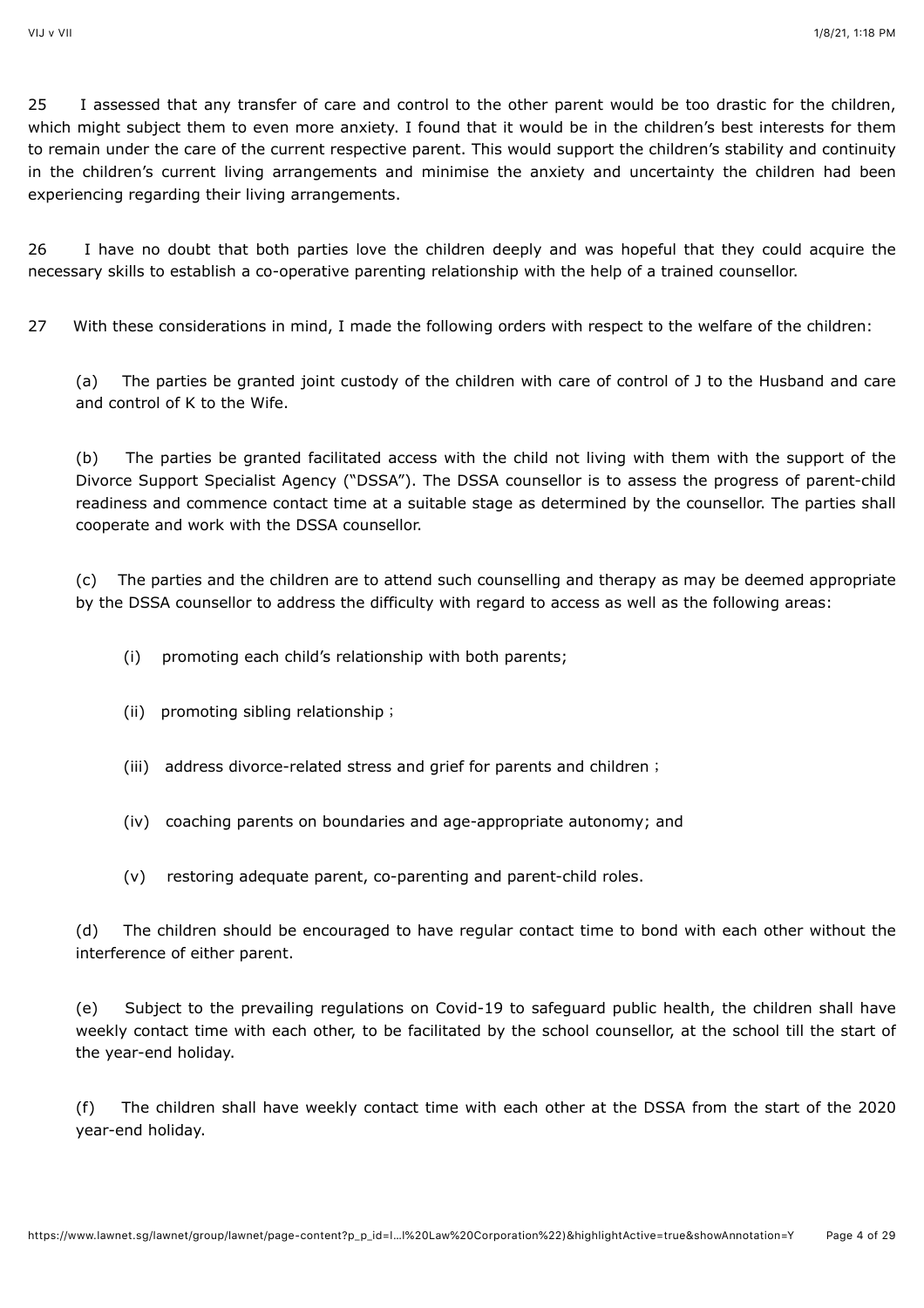(g) The parties may, with the help from the DSSA counsellor, work out an access plan that caters to the developmental needs of the children whilst assuring them, to the greatest extent possible, of a normal family life with two parents.

(h) The DSSA may, in its discretion, conduct such facilitated access, counselling or therapy via online platforms having regard to the prevailing risks and regulations on Covid-19 to safeguard public health and parties shall comply with such guidelines as may be prescribed by the DSSA for the remote services.

(i) The parties shall bear the costs of such assisted access, counselling and therapy, if any, equally between them.

28 Orders were also made in respect of the division of matrimonial assets and maintenance. The detailed reasons for my determination in respect of these other issues were provided in my written grounds in *VII*. The final judgment of divorce was granted on 18 January 2021.

29 The Father appealed against the whole of my decision. The appeal was heard and dismissed in the High Court by the learned Lai Siu Chiu J.

30 The Father also proceeded with the PPO application (SS 1185), which had been stood down pending the determination of the AM. Having considered the evidence tendered at the trial and the respective submissions, I dismissed the Father's application.

31 With this contextual background, I now turn to the substance of the Father's PPO application and explain why the application was dismissed.

# **The Father's case**

32 The Father lodged a Magistrate's Complaint on 1 June 2018 for a PPO for himself and the two children. The Father alleged that the Mother had used physical violence, vulgarities, pitted one child against another, used inappropriate and aggressive discipline and provoked fear in him and the children[.](#page-26-0)<sup>[note: 1]</sup> This application was made soon after he failed to return the children on 26 May 2018.

33 Three specific incidents, alleged to have taken place in February 2018, 24 May 2018 and 31 May 2018, were highlighted in his affidavit dated 5 July 2019 filed in support of the PPO application[.](#page-26-1)<sup>[note: 2]</sup> At the PPO trial, a fourth specific incident, alleged to have taken place on 17 June 2018, was added.<sup>[\[note: 3\]](#page-26-2)</sup>

34 A summary of the Father's allegations in respect of the four specific incidents is as follows:

<span id="page-4-3"></span><span id="page-4-2"></span><span id="page-4-1"></span><span id="page-4-0"></span>(a) The February 2018 incident: The Father alleged that on the day of his access, the children informed him that the Mother had hit J for being late. The children wanted the Father to help them but did not want the Father to reveal to the Mother that they had complained about her as they feared facing further consequences upon returning to the Mother. The Father submits that the Mother has wilfully and/or knowingly placed the children in fear of hurt.<sup>[\[note: 4\]](#page-26-3)</sup>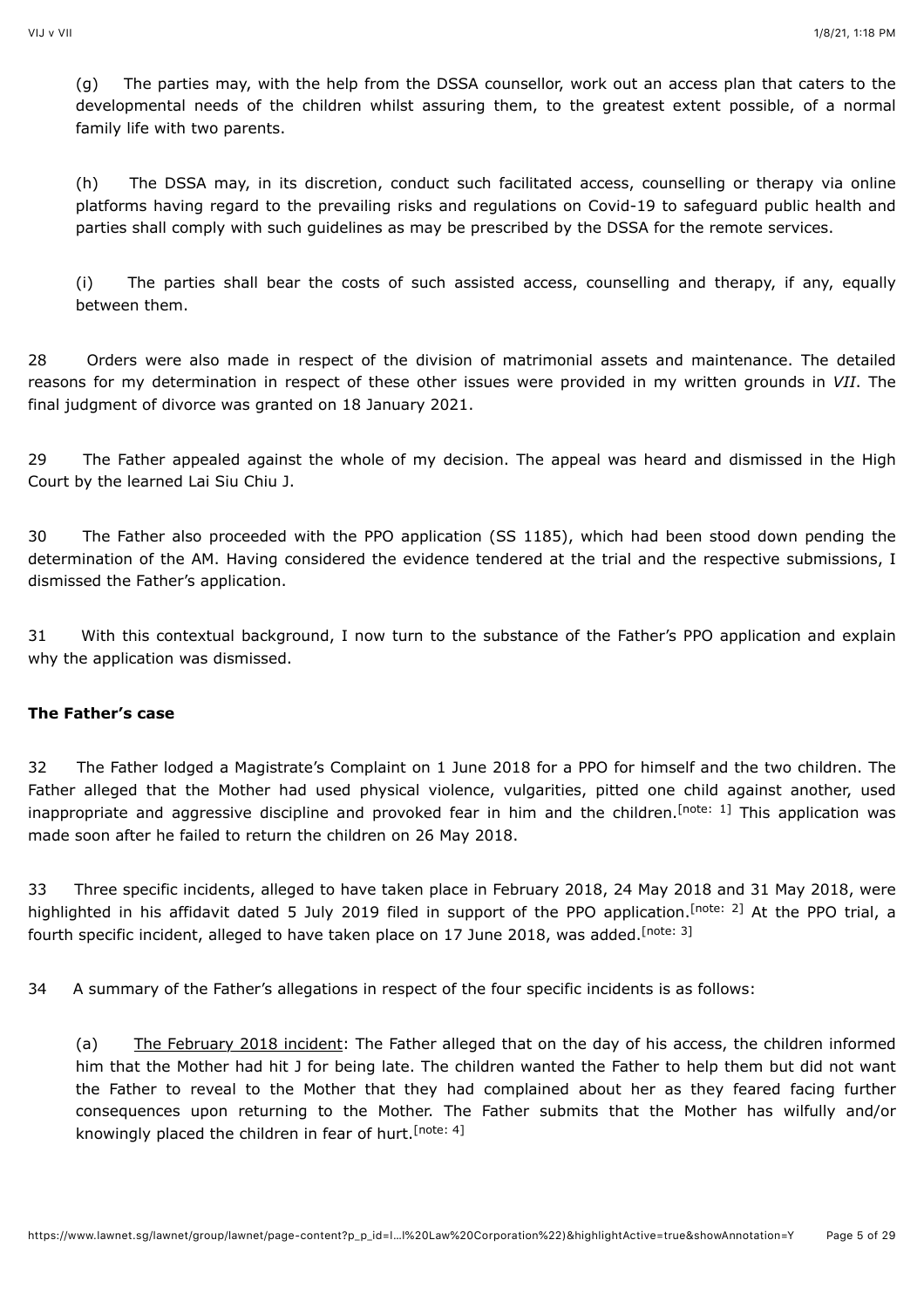<span id="page-5-1"></span><span id="page-5-0"></span>(b) The 24 May 2018 incident: The Father alleged that K had alerted him about the violence that had been committed upon J by the Mother on 24 May 2018. J had asked the Father to take him to the hospital as the Mother had not attended to the wound. At the hospital, the children were interviewed separately and the doctor had lodged a police report upon concluding that this was a case of child abuse[.](#page-26-4)<sup>[note: 5]</sup> The Father exhibited several letters from KKH pertaining to the incident.<sup>[note: 6]</sup> The Father submits that the Mother has instilled fear and a fear of being hurt in K. The Father alleged that K told him that the Mother "will kill" K if K complained about the Mother.<sup>[\[note: 7\]](#page-26-6)</sup>

<span id="page-5-3"></span><span id="page-5-2"></span>(c) The 31 May 2018 incident: The Father alleged that on 31 May 2018 at Woodlands Regional Library, the Mother hurled vulgarities, such as "Bloody bastard, wife beater, liar, kidnapper" in public. The Mother had lunged forward to hit the Father, thereby causing hurt to the Father, despite the police officer's warning that she would be arrested if she continued.<sup>[\[note: 8\]](#page-26-7)</sup>

<span id="page-5-4"></span>(d) The 17 June 2018 incident: The Father alleged that the Mother attended the church and sat rows in front of the Father and was taking recordings of the Father and the children. The Father, the children and the paternal grandmother wanted to avoid the Mother and attempted to leave the church, but the Mother had started to chase after them. The Mother restrained the Father from leaving and hit, punched and slapped him across his face and on his back.<sup>[\[note: 9\]](#page-26-8)</sup>

35 In his affidavit dated 16 April 2019, the Father exhibited a police report lodged by J on 21 December 2018. J stated in the police report as follows:

On 13/12/2018, at about 2130hrs, my father namely [redacted] brought me to outside of Bukit Gombak NPP to hand over myself to my mother namely [redacted] under the court order for tchoukball trip. I wish to state that my father and mother are currently under separation since 28/03/2013 and I had been living with my mother until 26/05/2018.

On the same day, when my mother came down to fetch me, she told me to come to her, however I refused. My mother then started taking photos and video recording me which I felt harassed. I told her to stop and asked for the reason and she said he wanted to show it other people. Subsequently, my mother started to approach me with the phone and started chasing me between 2 pillars while video recording me. I felt afraid, thus, I got away from her using my skateboard and away from the place.

I wish to state that I felt afraid of my mother because she had previously hit me without reason on many occasions, even after the separation of my father and mother. I had a case of Child abuse against my mother under Tanglin Police Division on sometime in May 2018 which I was not sure if it was still ongoing. It was a case whereby my mother scratched my right upper arm causing it to bleed and she accused me of doing it on myself but it was not true. I had also reported the child abuse case to MSF, however the case was already closed.

On 17/06/2018, my mother came to look for me at Church, took videos of me and started hitting my father out of nowhere which caused me to feel distressed. This was also the reason why I felt afraid of my mother and this was also reported to the police.

Sometime in July 2018, my mother also came down to my school and wanted to bring me to somewhere else where I refused. She then started taking videos of me and chasing after me, similar to the incident on 13/12/2018. This had happened multiple times. It was also reported to the police.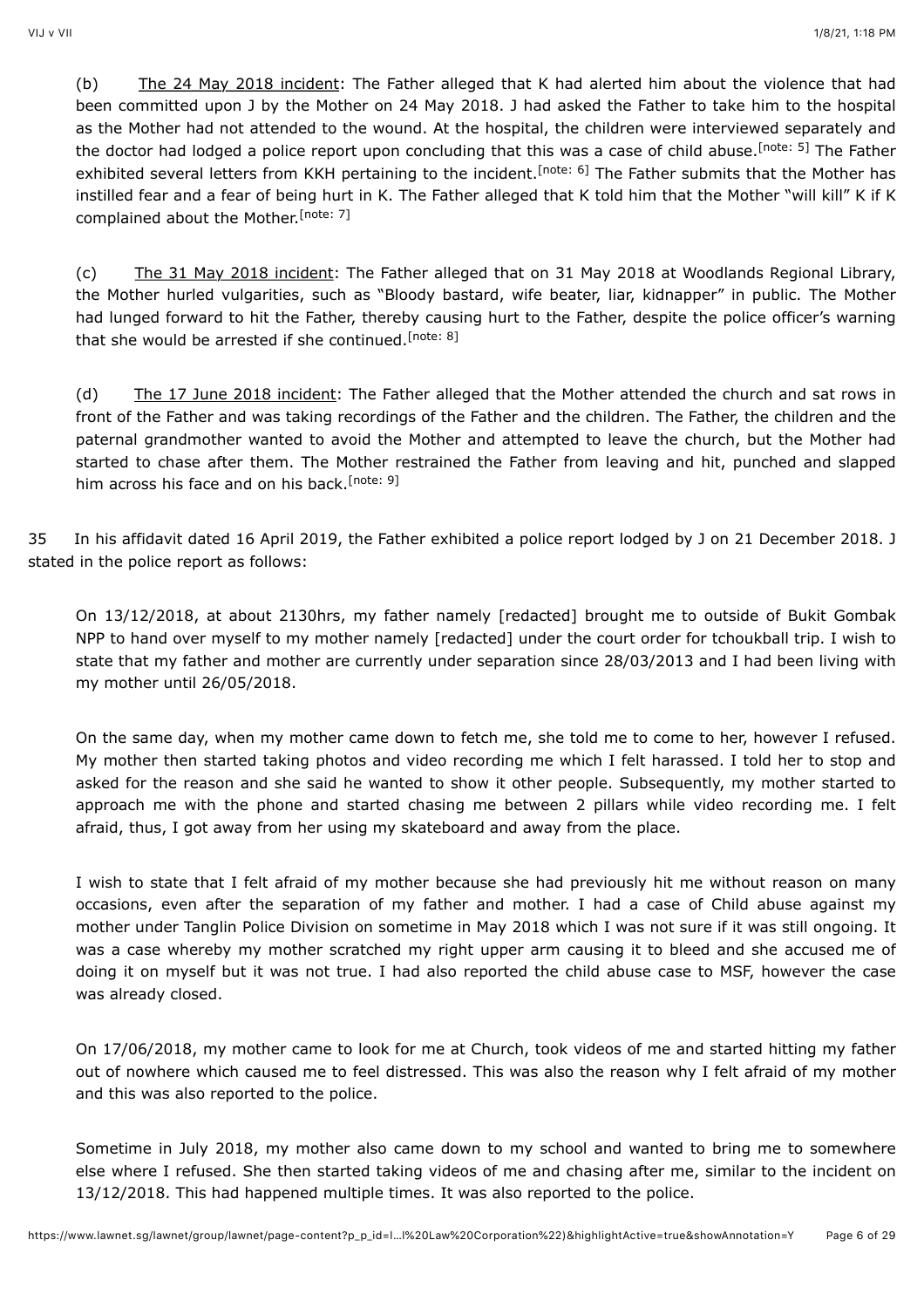I had an Expedited order (EO), EO 827/2018 since 01/06/2018 which restraints her from using family violence, including harassment, against me. My EO had expired on 20/12/2018 and I have yet to renew it.

I had only come to report the incident to the police because my father wanted to attend the court mediation with my mother first on 20/12/2018. However, I felt that something needs to be done about this.

<span id="page-6-1"></span><span id="page-6-0"></span>I am lodging this report in the view of exercising the EO against my mother.

36 The Father points out that J was a mere 10 years old and was the informant himself as he signed the complaint himself. The Father says it is heart wrenching for a child to lodge a police report and even more disturbing that the police report is made against his own mother.<sup>[\[note: 10\]](#page-26-9)</sup>

37 The Father submits that ever since J had moved in following the "violent incident case" by the Mother on 26 May 2018, J was terrified and refused to spend any time alone with the Mother.<sup>[note: 11]</sup> The Father says that he has no access to K since 5 October 2018. He has thus tried to gain access through the school, by sending messages through the counsellors, by sending mails to the Mother, making provisions to celebrate K's birthday at the Family Service Centre even if he is not present. The Father, while fearful of the Mother, has reached out on a number of occasions to the Mother to grant him access, either a phone call with K, or on important occasions. However, the Mother had refused his requests. The Father says the Mother has breached the interim orders for access. [\[note: 12\]](#page-26-11)

<span id="page-6-3"></span><span id="page-6-2"></span>38 The Father submits that following the AM hearing on 26 May 2020, a PPO will be vital in providing legal structure to support and assist the implementation of the orders made on 26 May 2020 to preserve the peace within the family. The Father, whilst fearful of the Mother, has attempted to gain rightful access to K in order to preserve the family unit. However, the Father has not had access to K from 5 October 2018 to date.<sup>[\[note: 13\]](#page-26-12)</sup>

<span id="page-6-4"></span>39 The Father says that he has been trying to avoid unnecessary interaction with the Mother. Most recently was the event at the Community Centre near the matrimonial flat, where the Father had gone to collect masks. J and the Father were crossing the car park and coincidentally the Mother had also just parked her car. The Mother started to video-record the Father and J, which had caused them much fear and distress.<sup>[\[note: 14\]](#page-26-13)</sup>

40 The Father says that on J's birthday in May 2020, the Father had hoped for some interaction between the children and an exchange of presents. The Father brought J to the matrimonial home where the Mother resides with K. He kept some distance away from the apartment in order to minimise provoking the Mother. J was being shouted at by the Mother and was asked to leave. The Mother had shouted vulgarities and J did not have a chance to give his gift to K. J was not able to see K and was very distressed by the incident.<sup>[\[note: 15\]](#page-26-14)</sup>

<span id="page-6-6"></span><span id="page-6-5"></span>41 The Father submits that whilst he is fearful of the Mother, he is trying his best to facilitate bonding and access between the children. The Father says that he has hesitatingly resorted to committal proceedings to restore, replenish and revive these broken relationships. Short of intervention from the authorities and the court, there is little hope parties can ever hope to minimise the destruction ensuring from their broken marriage.<sup>[\[note: 16\]](#page-26-15)</sup>

#### **The Mother's case**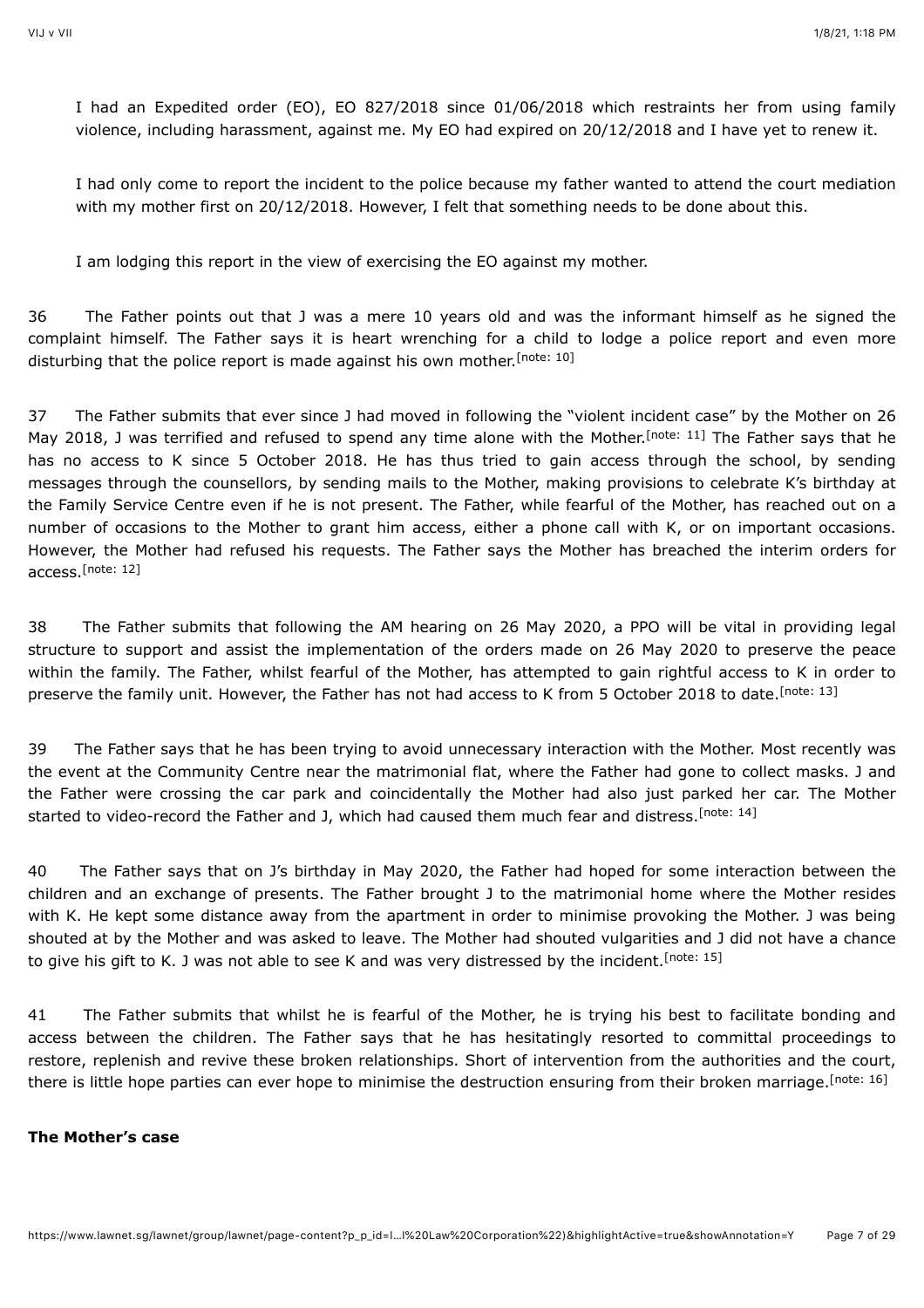<span id="page-7-0"></span>42 In her affidavit dated 21 February 2019, the Mother states that she had been a victim of domestic violence throughout her marriage with the Father. On 23 March 2013, unable to tolerate the Father's behaviour, she took the children and moved and stayed away from the Father. Despite living separately, the Father continued to harass her. She commenced divorce proceedings and in 2016 obtained a PPO against the Father.<sup>[\[note: 17\]](#page-26-16)</sup>

43 The Mother states that the Father's allegation that she had abused her children is a malicious lie. According to the Mother, on 26 May 2018, the Father exercised his access by fetching their daughter K at 10.30 am from her residence. This was in accordance to the Order of Court. The Father had access to the children every Saturday from 10.30 am to 7.45 pm. On the same morning, the Mother sent J for Tchoukball practice at 8 am. The Father fetched J after his practice from the school.<sup>[\[note: 18\]](#page-26-17)</sup>

<span id="page-7-2"></span><span id="page-7-1"></span>44 The Father was supposed to return the children by 7.45 pm in the evening on the same day but failed to do so. The Father instead sent the Mother a text message stating that the children would be staying the night at this home. The Mother did not object and felt that it would be beneficial for the children to spend time with the Father unbeknownst to her that the Father had an ulterior motive.<sup>[\[note: 19\]](#page-26-18)</sup>

45 The Mother states that on following day, the children were not returned to her. The Mother says the Father was aware that the children had Chinese Mental Arithmetic enrichment lesson on 27 May 2018. She was informed by the staff from the enrichment centre that the children did not attend their session that morning. She contacted the Father and he informed her that the children were asleep. She was worried for her children's well-being as the Father has a history of abuse. On 27 May 2018, she made a police report as she was worried for her children's safety. She continued her attempts to contact the Father but he refused to answer her calls.<sup>[\[note: 20\]](#page-26-19)</sup>

<span id="page-7-4"></span><span id="page-7-3"></span>46 On 29 May 2018, she contacted the DSSA counsellor to alert her of the situation of the children not being returned to her. She learned from the counsellor that the Father had taken the children to KKH at 8 pm on 26 May 2018 and lodged a report that she had abused them. The Mother then proceeded to KKH and met the social workers who were in charge of the matter. [\[note: 21\]](#page-26-20)

47 The Mother gathered from communicating with the social workers that the Father did not reveal to them the existence of the Order of Court in relation to his access times to the children. When she met the social workers they contacted the Investigation Officer ("IO") from Tanglin Police Station by phone in her presence to verify the status of the investigation. The Mother learned that the police were closing the matter and that there was no abuse.<sup>[note:</sup> 22]

<span id="page-7-6"></span><span id="page-7-5"></span>48 The Mother states that on 1 June 2018, she received a notice from the Family Court that the Father had made an application for a PPO. On the same day, she was also contacted by an officer from the CPS to arrange for a meeting at her office. She attended her office at about 2 pm on the same day.<sup>[\[note: 23\]](#page-26-22)</sup>

<span id="page-7-7"></span>49 On 9 June 2018, MSF arranged for a meeting between the Mother and the children. The Mother states that [following the meeting it was concluded that the children were not fearful of her and that there was no abuse.](#page-26-23)<sup>[note:</sup> 24]

<span id="page-7-8"></span>50 On 13 June 2018, the Mother was informed by MSF that there was no evidence of abuse of her children and that the matter was closed. She was also handed a Case Card with the classification "No offence disclosed" by the police officer present. On that basis the Father was directed to return the children to the Mother at 7.45 pm and to comply to the Order of Court. According to the Mother, the Father was not agreeable and threw a fit.<sup>[\[note: 25\]](#page-26-24)</sup>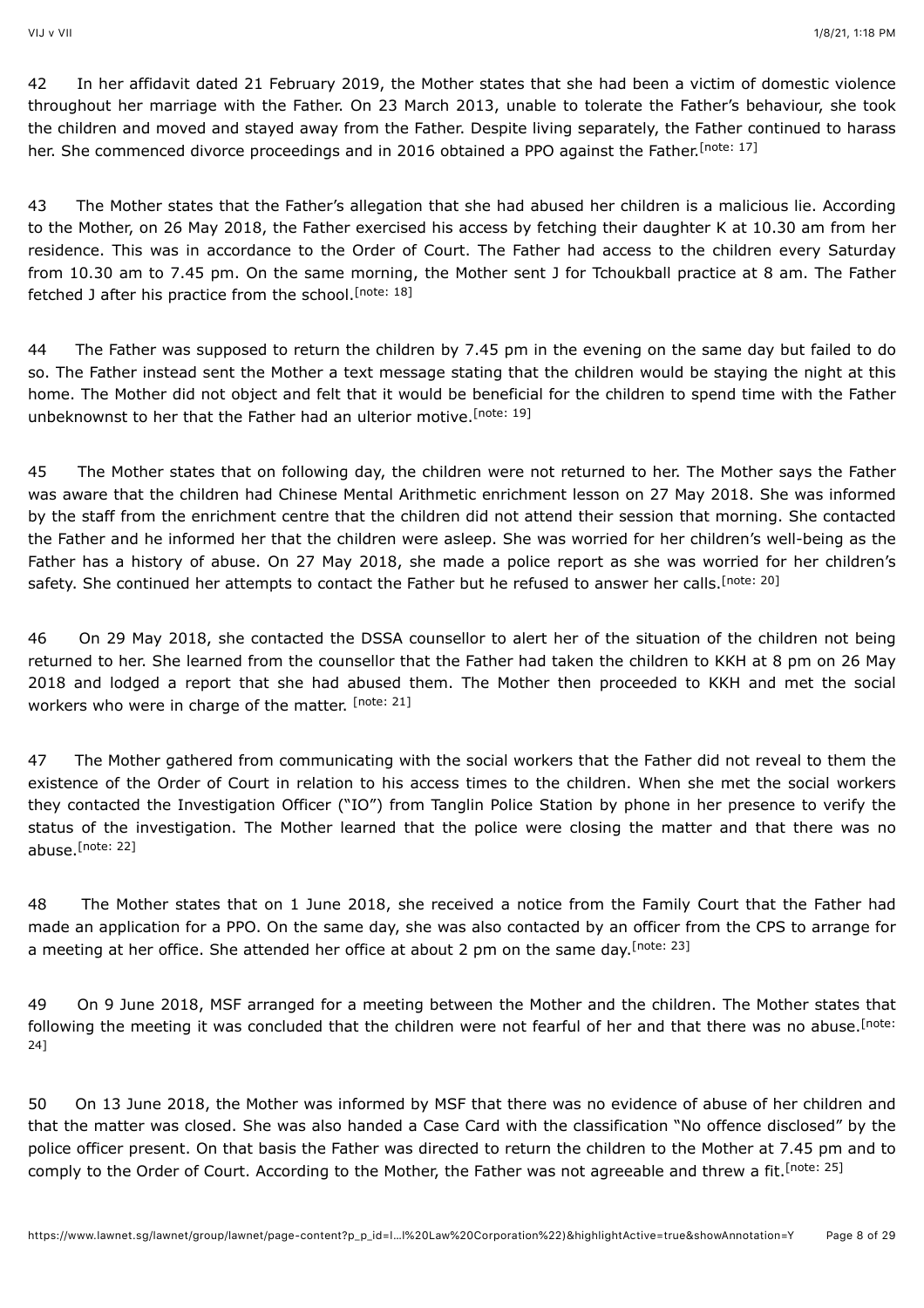51 On the same day at 7.45 pm, the Mother waited at Home Team NS at the foyer for the return of her children who had been away from her for three weeks. The Father did not make his appearance with the children. Despite calling and texting the Father, there was no response. The Mother called the police for assistance and was informed by the police that they too received no response from the Father. The Mother was advised by the police to lodge a police report and did so accordingly.<sup>[\[note: 26\]](#page-26-25)</sup>

<span id="page-8-0"></span>52 The Mother states that the Father's allegation in his complaint that there was "physical abuse, continued harassment, emotional abuse deliberate neglect" and that the children were afraid to return to her are untrue. K returned to her on her own volition despite the Father's attempts to keep her away from the Mother.<sup>[\[note: 27\]](#page-26-26)</sup>

53 In her affidavit, she provided the following responses to the 24 May 2018 and 31 May 2018 incidents:

<span id="page-8-1"></span>(a) The 24 May 2018 incident: The Father has alleged in his complaint that on 24 May 2018, the Mother had hit and scratched J and that she had routinely punished the children. The Mother denies the allegations by the Father. The Mother says that on 24 May 2018, she had taken the children to cinema at Jurong Point Golden Village (GV) to watch a movie. They were refused admission as the children were underaged. The Mother then suggested that they go to the supermarket as she needed to shop for groceries. J was unhappy for being denied admission to watch the movie. His displeasure continued when they went to the supermarket. At the supermarket, K was seated in the shopping cart. J was annoying K by pushing the cart in a haphazard manner and threw jelly at her which caused K to cry. When the Mother attempted to restrain J, he evaded her and ran round the aisle and grazed against the shelf. The children then decided to have dinner. They proceeded to KFC and while in the restaurant the Mother noticed J scratching his arm. She noticed a small scratch wound and gave him a wet tissue to clean the scratch.<sup>[\[note: 28\]](#page-26-27)</sup>

<span id="page-8-2"></span>(b) The 31 May 2018 incident: The Mother says that on 31 May 2018 at about 12.30 pm, she was at Woodlands Regional Library as J had Junior Readers Club training, hoping that J and K would be present so that she could bring them home with her. The Mother saw the Father while J was in class. Upon seeing her, the Father contacted the police. When they arrived, the Mother tried explaining to the police that she was in possession of an Order of Court and that the Father was in breach of the Order. The Father kept insisting that she had abused the children and that the Order of Court had "expired". The Father called and eventually managed to contact the MSF officer who informed all present that she had just been informed of the allegation of abuse and the allegation needed to be investigated. The Mother says she barely spoke to the Father during the incident and all communication was directed to the police officer. The Mother says she did refer to the Father as "big liar", "wife beater" and "kidnapper". All she wanted was to fetch her children home. When she managed to speak with J during his lunch break, he mentioned that he would return after his visit to Universal Studios which was promised by the Father.<sup>[\[note: 29\]](#page-26-28)</sup>

<span id="page-8-4"></span><span id="page-8-3"></span>54 The Mother says that J is a very active boy who indulges in various active sports. He plays football, floorball and Tchoukball. It would not be surprising for him to sustain grazes and scratches. [\[note: 30\]](#page-27-0)

<span id="page-8-5"></span>55 She says that the Father has manipulated the facts to cast her in bad light. She says that the Father has been harsh in his discipline of the children yet he complains about her. The Father has attempted to go through many routes to show that she has abused the children despite having been told by the officials that there is no abuse.<sup>[\[note: 31\]](#page-27-1)</sup>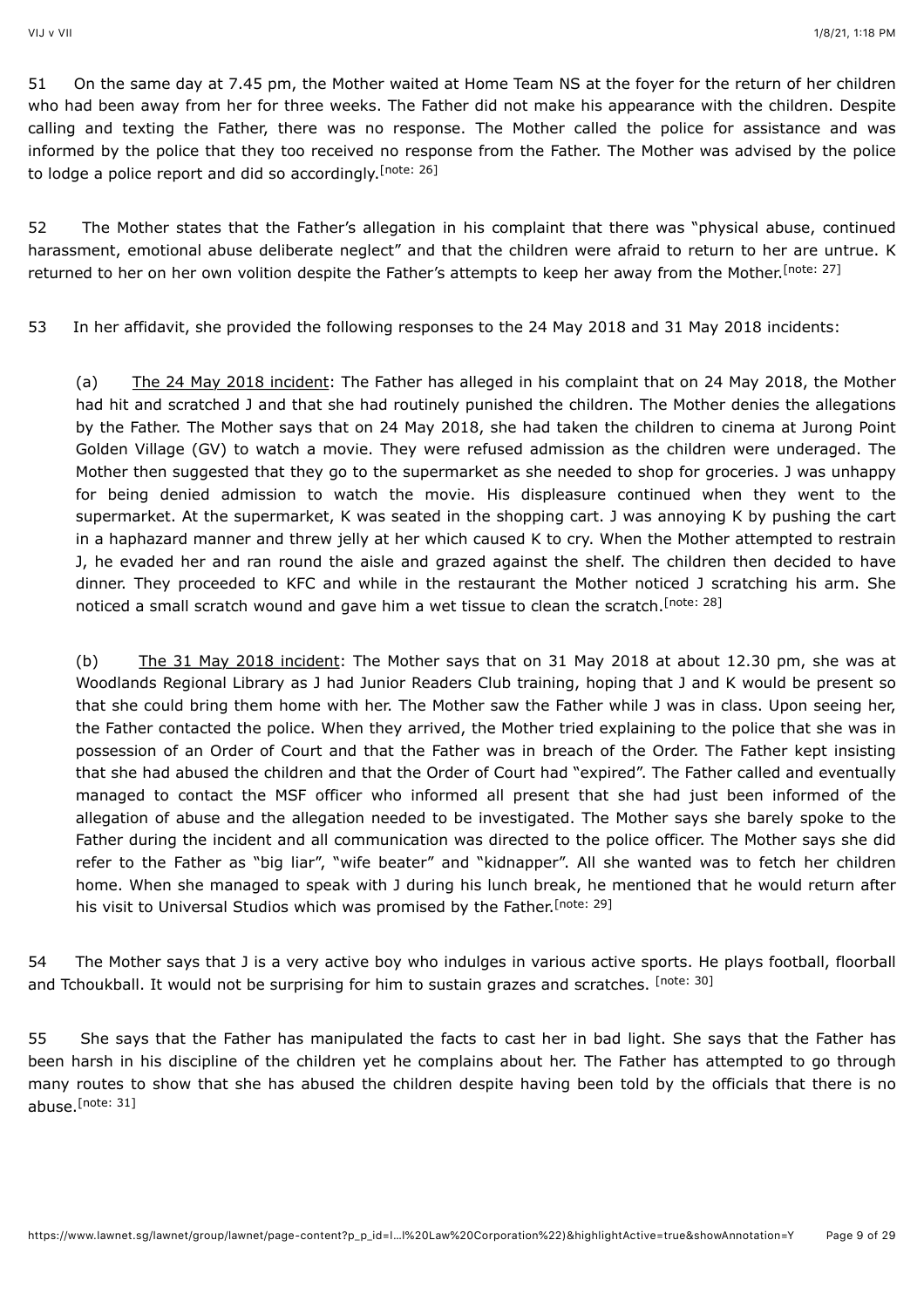56 The Mother says that the Father raises methods of parenting as abuses. To the Father, every innocuous act by her is an abusive act. The Father alleges that she had pitted one child against the other, but the Mother says she does not understand what the Father means as he has not provided instances. The Mother says she longs for her children and would desperately want the children to be together as siblings and would never separate them. [\[note: 32\]](#page-27-2)

<span id="page-9-0"></span>57 The Mother says the marriage and the last 5 year's fight over the divorce was highly conflictual and a violent relationship. It gives her a lot of stress having to just ensure their safety and would not like to have any confrontations with the Father anymore. Her plea is to stop allowing the Father to harass her.<sup>[\[note: 33\]](#page-27-3)</sup>

#### **My decision**

#### *The law*

58 Section 65(1) of the Charter states:

#### <span id="page-9-1"></span>**Protection order**

**65.**—(1) The court may, upon satisfaction on a balance of probabilities that family violence has been committed or is likely to be committed against a family member and that it is necessary for the protection of the family member, make a protection order restraining the person against whom the order is made from using family violence against the family member.

59 There are two requirements that must be met before a court may grant a PPO:

(a) First, the court must be satisfied that family violence has been committed or is likely to be committed.

- (b) Second, the PPO must be necessary for the protection of the family member.
- 60 Family violence is defined in s 64 of the Charter as follows:

"family violence" means the commission of any of the following acts:

(*a*) wilfully or knowingly placing, or attempting to place, a family member in fear of hurt;

(*b*) causing hurt to a family member by such act which is known or ought to have been known would result in hurt;

(*c*) wrongfully confining or restraining a family member against his will; or

(*d*) causing continual harassment with intent to cause or knowing that it is likely to cause anguish to a family member,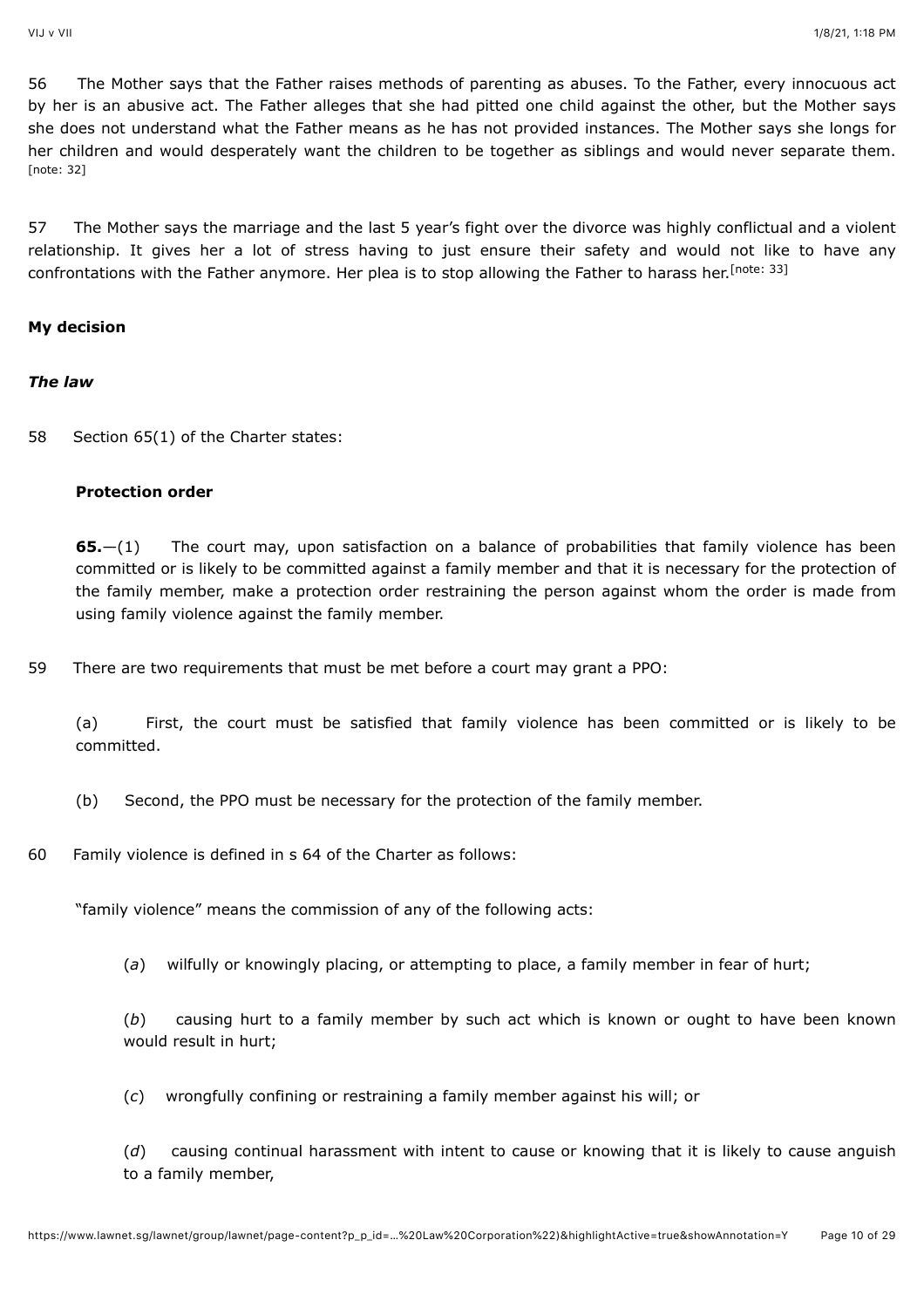but does not include any force lawfully used in self-defence, or by way of correction towards a child below 21 years of age

61 An applicant must meet the two requirements of s 65(1) of the Charter on a balance of probabilities for a PPO to be granted by the court.

# *Whether family violence has been committed or is likely to be committed*

#### *The February 2018 incident*

62 In the Magistrate's Complaint, the Father described the February 2018 incident in these words: [\[note: 34\]](#page-27-4)

<span id="page-10-0"></span>In February 2018, [J] came with a scratch on his arm. He and [K] told me that their mother hit him (but spared her) for returning late and the injury happened then. They wanted me to help but without letting their mother know that they told the incident to me fearing further consequences when they go back. They live in a climate of fear constantly. I related this to the counsellor and friends. Seeing my children getting tortured on account of their love for me causes me great agony. But my wife and her parents and friends continue this to make me give up my contact with children. The nail scratch injuries are far too numerous to discard as accidental.

63 The Father's allegation against the Mother is that she had hit J on his arm causing a scratch injury. However, it is clear from the above account that the Father did not witness the Mother causing hurt to J. Based on the Father's account, the material witnesses who could provide direct evidence of the alleged incident are J and K but neither of them was called by the Father to give evidence. These out of court assertions by J and K which are tendered in court as evidence as to the truth of the content therein are inadmissible as hearsay.

64 In *Soon Peck Wah v Woon Che Chey* [1997] SGCA 79 ("*Soon Peck Wah*") , the Court of Appeal held as follows:

26 The rule against the admissibility of hearsay evidence is firmly ingrained in our law of evidence and procedure. Jeffrey Pinsler, in his book, *Evidence, Advocacy and the Litigation Process* (Butterworths, 1992), gives a succinct definition of the rule at p 64:

[T]he assertions of persons made out of court whether orally or in documentary form or in the form of conduct tendered to prove the facts which they refer to (ie facts in issue and relevant facts) are inadmissible unless they fall within the scope of the established exceptions.

Thus, assertions which are made out of court and which are tendered in court as evidence as to the truth of the content therein will be inadmissible as hearsay.

27 The rationale for the hearsay principle is that the witness cannot verify the truth of the facts of which he has no personal knowledge. As the person who does have personal knowledge of the facts is not in court, the accuracy of his perception and his veracity cannot be assessed and tested in cross-examination. Such evidence is unreliable and should hence be excluded from consideration. In Singapore, the rule against hearsay is reflected in s 62 Evidence Act (Cap 97, 1990 Ed). Section 62(1) provides: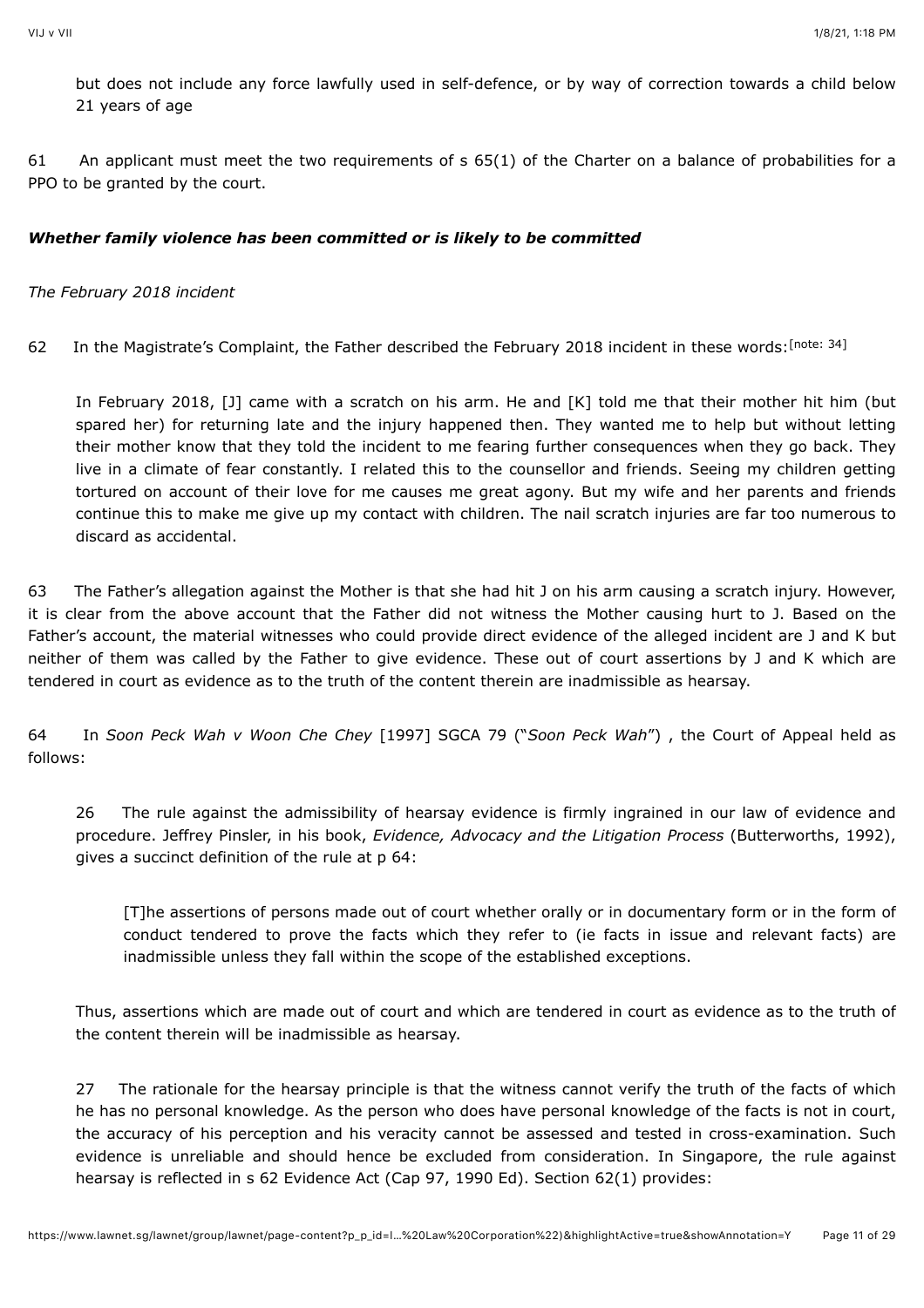Oral evidence must in all cases whatever be direct —

(a) if it refers to a fact which could be seen, it must be the evidence of a witness who says he saw that fact;

(b) if it refers to a fact which could be heard, it must be the evidence of a witness who says he heard that fact;

(c) if it refers to a fact which could be perceived by any other sense or in any other manner, it must be the evidence of a witness who says he perceived that fact by that sense or in that manner;

(d) if it refers to an opinion or to the grounds on which that opinion is held, I, t must be the evidence of the person who holds that opinion on those grounds.

65 In *Soon Peck Wah*, the wife had applied for a variation of an interim child custody order under which the care and control of their four-year-old child had been granted to her husband with liberal access on weekends to her. Her application was dismissed by the trial judge. The Court of Appeal allowed the wife's appeal and held, *inter alia*, that the alleged accounts of the wife's violent behaviour by the infant to the husband's sister contained in the latter's affidavit was hearsay and should not have been admitted into evidence. The court found that the trial judge erred in placing reliance on the affidavit of the husband's sister in coming to her decision.

66 There are exceptions to the hearsay rule but the burden is on the person seeking to rely on an exception to prove the exception. For example, in *Tan Peng Kwang v Zimerick LLP* [\[2021\] SGHC 45,](javascript:viewPageContent() the High Court observed as follows:

28 The appellant relied on Gimpex Ltd v Unity Holdings Business Ltd and others and another appeal [\[2015\] 2 SLR 686](javascript:viewPageContent() ("Gimpex"). There the Court of Appeal had admitted hearsay evidence under s  $32(1)(i)$ (iv) of the Evidence Act (Cap 97, 1997 Rev Ed) ("Evidence Act"), which is an exception to the hearsay rule and provides that the statement is admissible where the maker of the statement "being competent but not compellable to give evidence on behalf of the party desiring to give the statement in evidence", refuses to do so. The respondent rightly pointed out that in Gimpex, the Court of Appeal noted at [127] that there was evidence of Gimpex Ltd's attempts to procure the attendance of the witness at trial. In contrast, while Derique had informed the appellant that he "would like to be excluded", the appellant did not follow up with him, nor seek a subpoena. The burden is on the person seeking to rely on s 32(1)(i) of the Evidence Act to prove the ground of unavailability and a mere allegation of unavailability is not acceptable (see Gimpex at [97]). The appellant has not discharged this burden of proof. I agree with the DJ's assessment that Derique's evidence was inadmissible and even if admissible, would carry very little weight.

67 The Father did not explain why he did not call the children as witnesses, particularly with respect to J who lives with him and has, according to the Father, lodged a police report against the Mother. In the police report, J made it clear that "something needs to be done" and he was lodging the report "in the view of exercising the EO against my mother". Taking the police report at face value, J appears to be articulate and mature for a young boy of his age.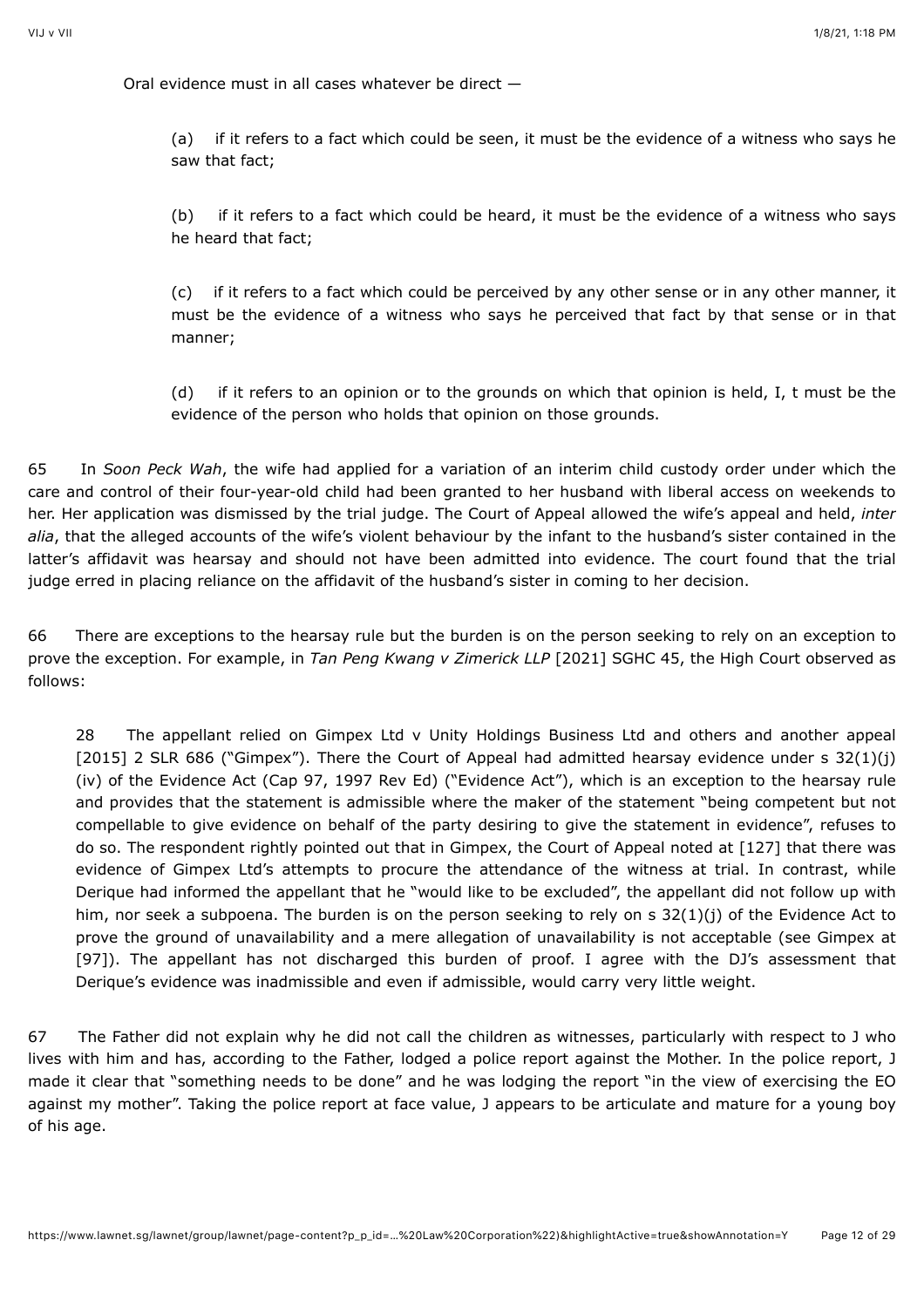68 As the Father has not proved that an exception to the hearsay rule exists, I could not place any reliance on the out of court assertions of J and K as evidence as to the truth of the content therein.

69 Even if the evidence is admissible, it would carry very little weight. As the Court of Appeal observed in *Soon Peck Wah* (at [34]):

… In such cases, the opposing parties fighting for the custody of the child tend to, and quite understandably so in the particular circumstances where both parents love the child equally and cannot bear to part with their offspring, exaggerate their claims, especially of wrongdoing on the other side, in a bid to bolster their chances for an order in their favour. It is difficult enough for the court, even with the help of crossexamination, to decide which party's version of the events is of greater veracity, as the perception by each party of the situation is so subjective and inevitably biased. All the more so if the evidence is hearsay. The court will not be able to have the benefit of cross-examination of the witness at the trial…

70 The PPO application was filed by the Father in the midst of acrimonious custody proceedings. He failed to return the children to the mother, filed for PPO and soon after applied for care and control of the children. In circumstances where a PPO application may have been filed for a collateral purpose, it is important to test the veracity of the evidence so that the truth can be ascertained. As the Father did not call J and K to take the witness stand, the veracity of the out of court assertions could not be tested and verified in court.

71 For the above reasons, I find it has not been proved, on a balance of probabilities, that the Mother has caused hurt to J or has wilfully or knowingly placed the children in fear of hurt. It has not been proved, on a balance of probabilities, that family violence has been committed or is likely to be committed against the children by the Mother.

# *The 24 May 2018 incident*

72 In the Magistrate's Complaint, the Father described the 24 May 2018 incident in these words: [\[note: 35\]](#page-27-5)

<span id="page-12-0"></span>On 24<sup>th</sup> May 2018, my wife hit him and ended up scratching him severely. She left the wound untreated and [J] requested me to treat it as it was hurting and itching. The doctor who attended to him suspected child abuse and alerted police and MSW. Children were mortified at the thought of facing their mother if she came to know as the mother routinely punishes them (physically, emotionally) for raising their concerns.

73 In his affidavit dated 16 April 2019, the Father elaborated as follows:

20. On 24<sup>th</sup> May 2018 itself, the Defendant was with our Children at the supermarket. At the material time our Son engaged in childish but otherwise harmless behaviour, by throwing a jelly cup in his sister's lap. [J] explained to me that he did this because he was unhappy that he could not sit in the shopping trolley because his sister was occupying it. I pause to note that [J] is ultra-competitive with his sister [K], meaning to say that he does not mind losing in games and recreational activities to friends or strangers but a similar loss to [K] affects him in a disproportionately inflated way. I will elaborate below on how this state of affairs came about.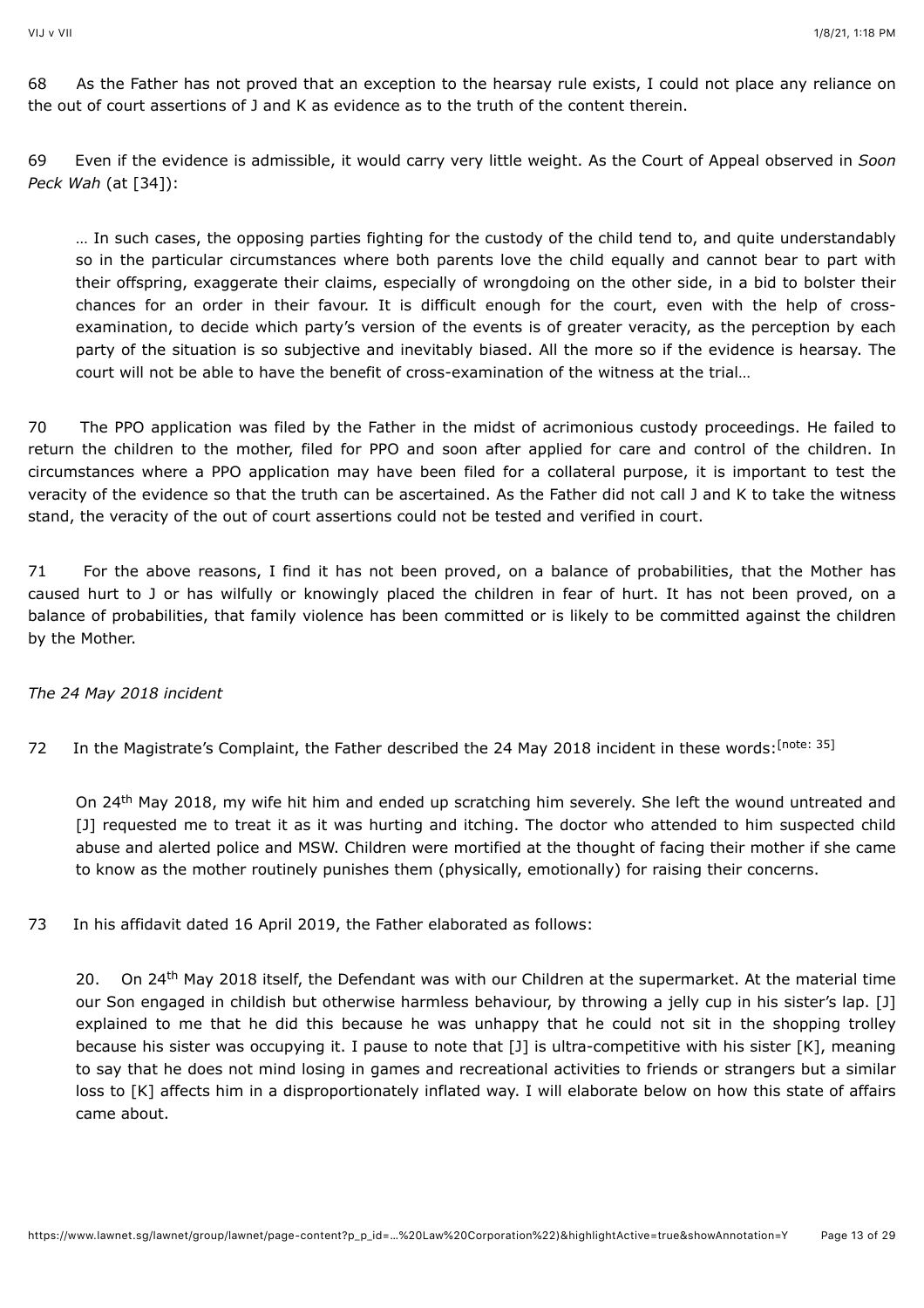21. The Defendant, however, was not amused. She flew into a rage and used both hands to pummel [J]'s back and slap his right arm. At the moment [J] is about 1.4m in height and weighs about 45kg. Against this assault, [J] being of much smaller size than the Defendant who is 60-70kg could not protect himself from the flurry of blows and tried to disengage by running away.

<span id="page-13-0"></span>22. At some point during our Son fleeting from the Defendant, one of her series of blows (from the slapping motion) apparently did not connect with full force on his arm but instead struck in a glancing way. This resulted in an "Abrasion on the lateral aspect of the right arm, measuring 2 cm by 5 cm" ("Wound").

74 In his evidence in court, the Father clarified that he was told of the 24 May 2018 incident when he picked up K for access on 26 May 2018 and K alerted him to the incident. He picked J up later that day after his football training. The Father noticed that there was an open wound on J's right hand which was several centimetres long and a bit deep, and it was already a day old when he saw it.<sup>[note: 36]</sup> The Father brought J to KKH Children's Emergency to be medically examined the same day. [\[note: 37\]](#page-27-7)

<span id="page-13-2"></span>75 The Father referred to three letters from KKH to support his allegation that the Mother had caused hurt to J. [\[note: 38\]](#page-27-8) The material parts of the letters state as follows:

# <span id="page-13-1"></span>Letter dated 16 January 2019

Dear [Father]

CLARIFICATION OF MEDICAL REPORT OF [J]

I refer to the earlier medical report dated 7 August 2018.

As per the clinical documentation in KKH Children's Emergency (CE), the history obtained by the attending doctor during the medical consultation was from the patient himself.

As there was a concern about the patient's well-being and safety, police notification was initiated by the attending CE doctor. In addition, the option of hospital admission was offered by the attending CE doctor. After a discussion with the hospital medical social worker (MSW), it was decided that the patient could be safely discharged to the care of his father until the next MSW review on 28 May 2018.

Letter dated 21 January 2019

Dear [Father]

RE: [J]

According to our records, your son, [J] sustained abrasions on his right arm and you brought him to KKH Children's Emergency on 26 May 2018 for a medical examination. After which, he was referred to the Medical Social Work Department for alleged non-accidental injury.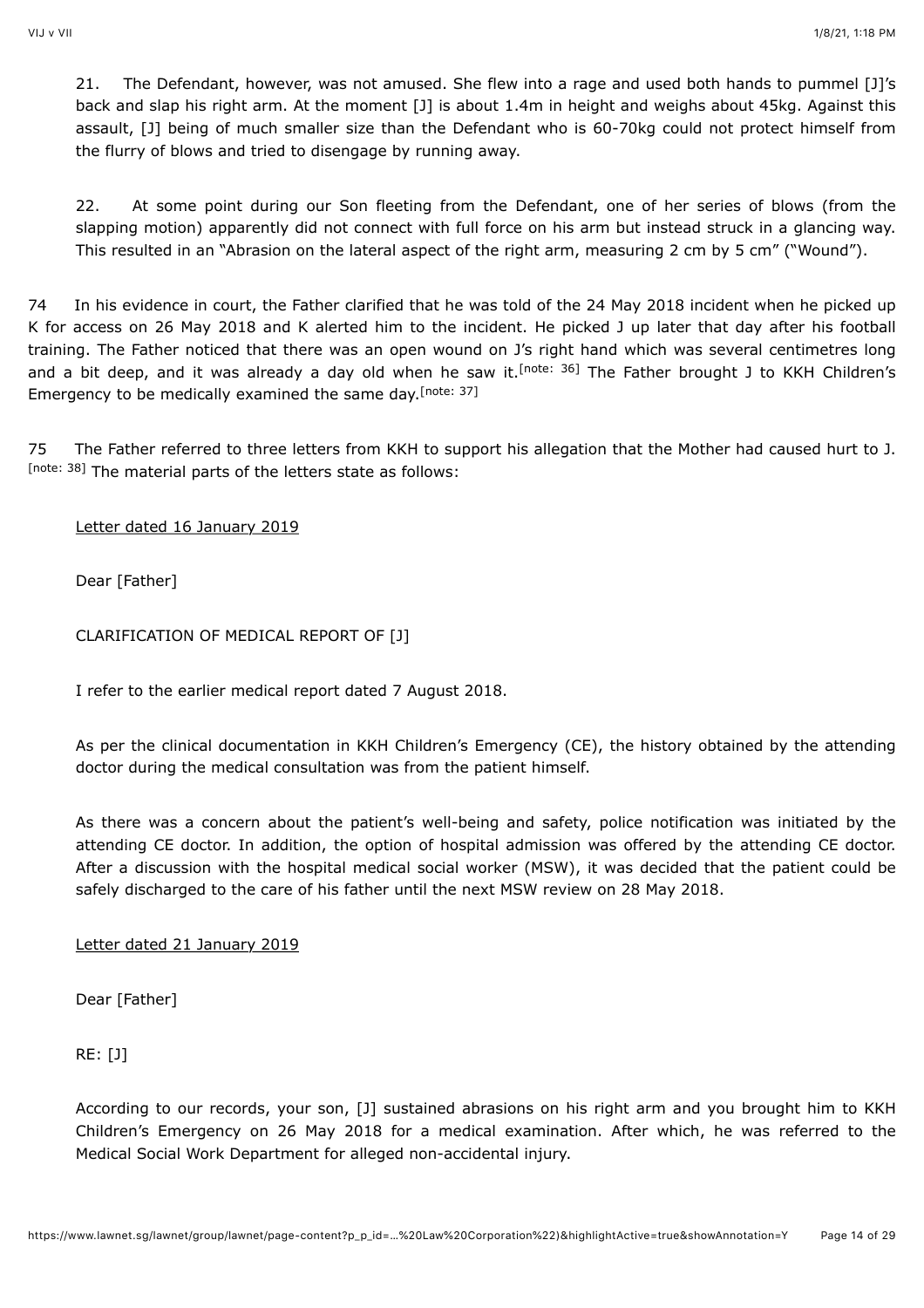On 28 May 2018, you and your children, [J] and [K], were interviewed at the Medical Social Work (MSW) Department. Both children were interviewed together. [J]'s account on how he sustained the abrasions is as follows:

According to [J], he was at the supermarket with [K] and their mother [the Mother] on 24 May 2018. [J] related that he was unhappy because [K] was sitting on the supermarket cart instead of him. Out of anger, he threw a jelly cup onto [K]'s lap. [Mother] was angry at his behaviour and hit his back repeatedly and slapped his right arm, causing the abovementioned abrasions.

[Mother] was not interviewed on the same day as she was not present. As such, we were unable to assess children's well-being under [Mother]'s care. After the sessions with both children and yourself, it was established that you were able to provide interim care arrangements while we arranged to interview [Mother] at a later date.

The investigation of both children's well-being was subsequently managed by Child Protection Services (CPS) on 31 May 2018.

Letter dated 21 January 2019

Dear [Father]

RE: [K]

On 26 May 2018, you brought both your children, [K] and [J] to KKH Children's Emergency (CE). [J] had sustained abrasions on his right arm and a medical examination was done. After which, he was referred to the Medical Social Work (MSW) Department for alleged non-accidental injury.

On 28 May 2018, you and your children [J] and [K] were interviewed at the Medical Social Work (MSW) Department. Both children were interviewed together. [K]'s account on how [J] sustained the abrasions is as follows:

According to [K], she was at the supermarket with [J] and their mother [Mother] on 24 May 2018. [J] threw a jelly cup onto [K]'s lap out of anger as he was unhappy with [K] for sitting on the supermarket cart. [K] shared that it did not hurt when [J] threw the cup at her. Nonetheless, [Mother] was angry at his behaviour and hit his back repeatedly and slapped his right arm, causing the abovementioned abrasions.

[Mother] was not interviewed on the same day as she was not present. As such, we were unable to assess children's well-being under [Mother]'s care. After the sessions with both children and yourself, it was established that you were able to provide interim care arrangements while we arranged to interview [Mother] at a later date.

The investigation of both children's well-being was subsequently managed by Child Protection Services (CPS) on 31 May 2018.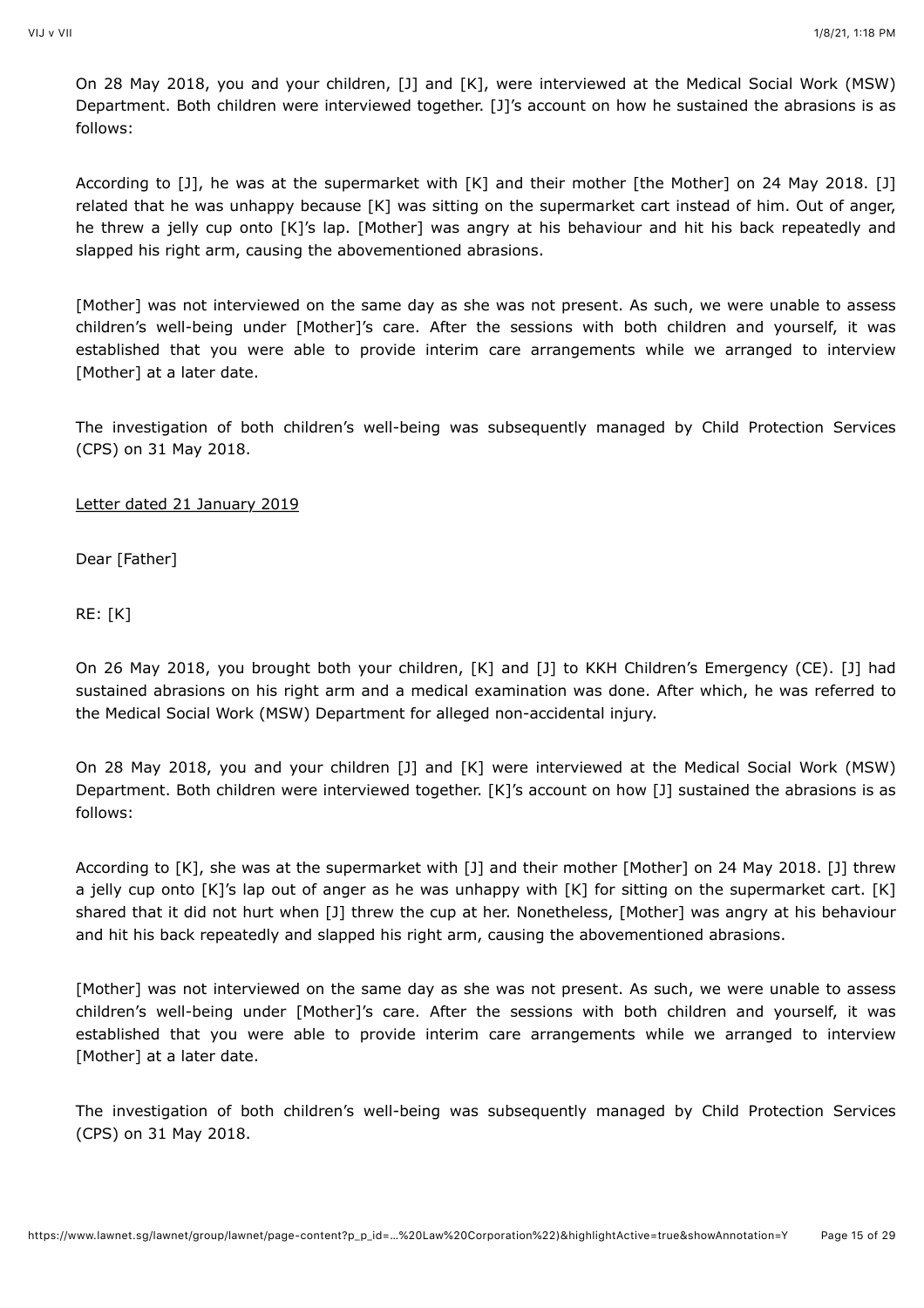76 Although the Father was able to give a vivid account on how the Mother had allegedly "flew into a rage and used both hands to pummel [J]'s back and slap his right arm" at the supermarket and how J "could not protect himself from the flurry of blows and tried to disengage by running away", it is clear from the clarification given in court that the Father did not witness the incident. Similarly, the accounts of the incident reported in the letters were obtained from the interview with the Father and the children. The material witnesses who could provide direct evidence of the alleged incident are J and K but they were not called by the Father to give evidence. The out of court assertions by J and K which are tendered in court as evidence as to the truth of the content therein are inadmissible as hearsay.

77 Furthermore, the CPS has found the accounts provided on how the injury was sustained to be inconsistent and has advised the parents from triangulating the children in their marital conflicts. In a letter dated 9 April 2019 to the Father, the CPS stated as follows: [\[note: 39\]](#page-27-9)

<span id="page-15-0"></span>Dear [Father] [J]  $[K]$ 

I refer to the above named children who were referred to the Ministry's Child Protective Service (CPS) in May 2018 due to concerns over alleged inappropriate disciplinary methods after [J] was noted to have sustained abrasions on his right arm.

2 **CPS' investigations have completed and it was noted that the accounts provided on how the injury was sustained were inconsistent.** The investigations however revealed that [J] and [M] had been subjected to parents' ongoing marital conflicts and disagreements over custody matters of the children, hence CPS had referred your family to Fei Yue (Bukit Batok) Family Service Center (FSC) to be equipped with parenting skills, co-parenting of [J] and [M] and **to refrain from triangulating the children in your marital conflicts.**

…

<span id="page-15-1"></span>[Emphasis in bold added]

78 This was acknowledged by the Father in his affidavit dated 16 April 2019 (at [24(e)]) as follows: [\[note: 40\]](#page-27-10)

<span id="page-15-2"></span>I now understand that because the Children's accounts are conflicting, MSF is unable to make a conclusive finding.

79The police have similarly investigated into the matter and found no offence disclosed.<sup>[note: 41]</sup> In the same affidavit dated 16 April 2019 (at [24]), the Father said as follows:

(c) I understand subsequently from [J] that when the police interviewed him, they informed him that if the Defendant caused the Wound she may go to jail. Despite [J]'s mistreatment at the hands of the Defendant, he did not want her to be imprisoned and **lied that it was accidental**.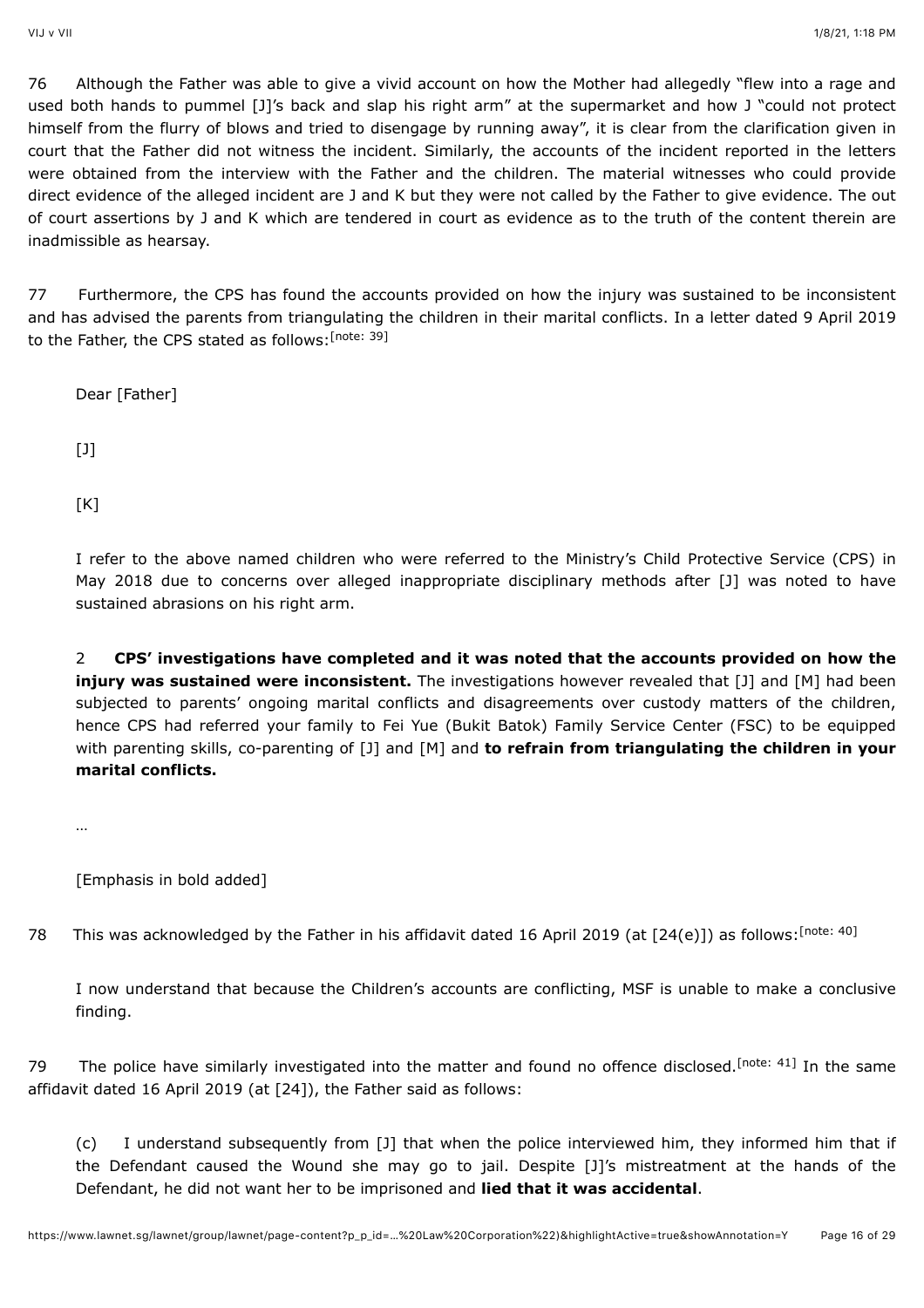[emphasis in bold added]

80 By the Father's account, J lied to the police. As J's credibility has been put in doubt, there is all the more reason to treat the content of J's police report and other out of court assertions with caution. Without proper verification as to their veracity, the weight to be attached to such hearsay evidence, even if admissible, is very little.

81 Apart from the above observations, there is clear evidence that J is an active boy prone to injuries. [\[note: 42\]](#page-27-12) In cross-examination, the Father described one such incident as follows:<sup>[\[note: 43\]](#page-27-13)</sup>

<span id="page-16-1"></span><span id="page-16-0"></span>… Even the skateboard injury, that skateboard he fell off a---a---a cliff there was an injury here, that also I help him heal…

I want to correct. It is not a cliff, it was a skating path with a down slope with a curve. So, [J] was taught to navigate such curves but he had to use a different skateboard, the longboard. But on that day, he was using the short board, he shouldn't have done that. I was, uh, going behind him. But before I could say anything, he went over it and then he tripped and fell.

…

And that caused an---eh---injury and abrasion on---on him and that is what we are talking about. It is not like he fell off some place or anything, I'm sorry if I used the word "cliff". It is a---a curve that he went over using his short skateboard and then he flipped.

82 The Father has also given evidence in cross-examination that J has sensitive skin and if he has an injury, he will scratch it causing the wound to bleed: [\[note: 44\]](#page-27-14)

- <span id="page-16-2"></span>A … So, that is one, another is **[J] has this skin condition, very sensitive skin, so, he itches and scratch. If he has a---a small injury, after 1 week it will become a huge injury because before it heals he'll scratch then it will bleed. Bleed on the uniform, bleed on everywhere.** So, when I had access to them, I dressed the wound. I put Paraffin gauze and I dress. When I send the dressing to him and to just tell him that, "You can do this on your own and this will not happen. How to take care of his wound." Then, what I use is a Quickbond because if you just tie it the tying can come unloose. So, sometimes I give the---the sleeve. A sleeve meaning that you insert---you cut from a long yard-like form, then you cut 2 sides and then you insert, it's like a sleeve, then it will stay, it won't come out.
- Q So, he is warned that that is not a sling, it is a Quickbond in a triangular form it is called a "Tubigrip".

Witness: Your Honour, I got the name. So, it's a Tubigrip.

A So, I have taught him that how not to scratch it, I've cut the nail how not to scratch it or make it worst. What can we done, how to do the dressing properly. So, when they return I will dress again and such wound have healed. **Previously, the wounds will not healed. He has gone to the school with the same socks red colour bleeding socks so many times** and I felt pain. So, I took this upon myself to, uh, help him and not only him, [K] also, I've taught her, so they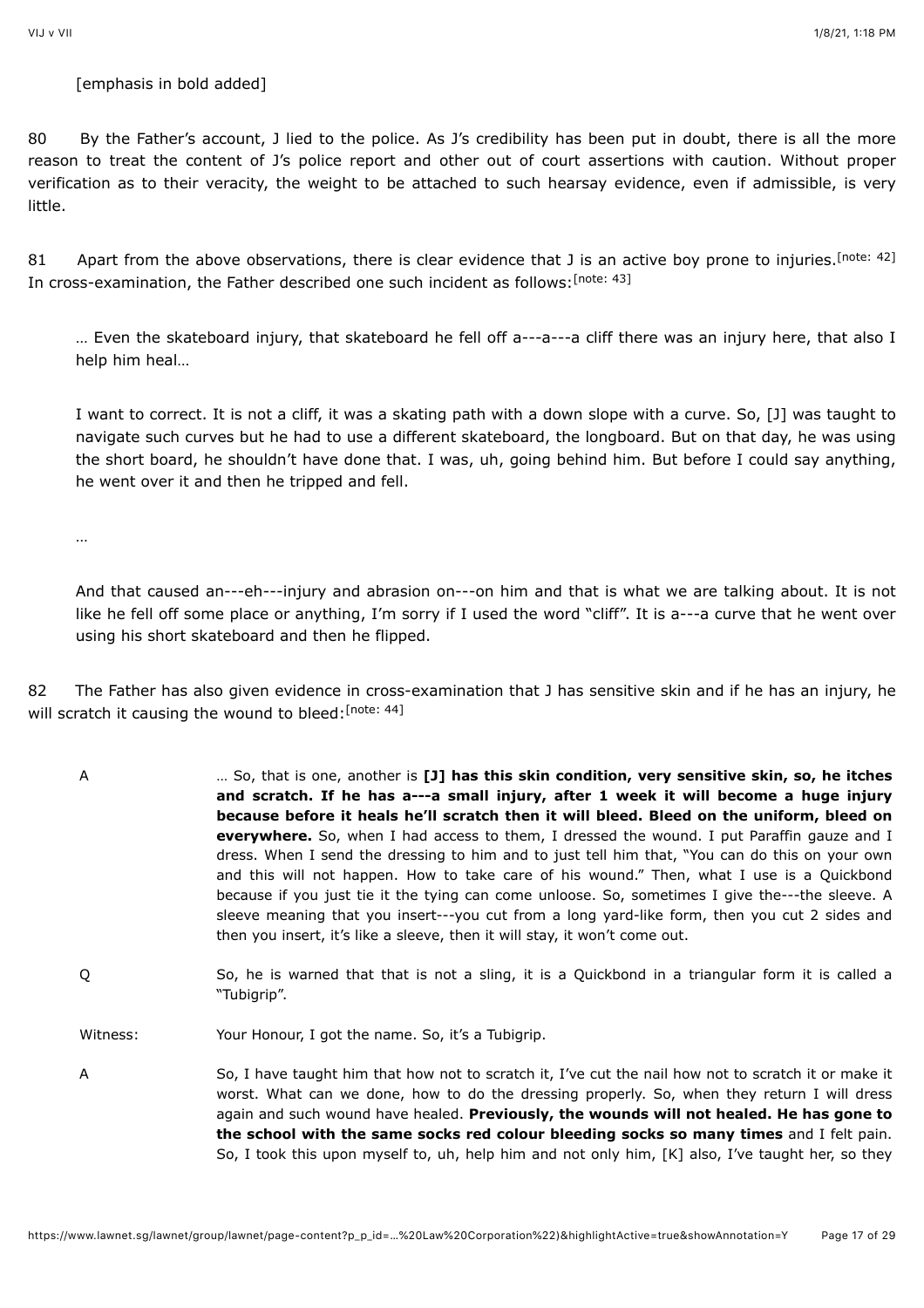used to think that I'm a doctor. Uh, my PhD doctor, doctor that is putting---I'm a medical doctor, but there is no sling. Even the skateboard injury, that skateboard he fell off a---a---a cliff there was an injury here, that also I help him heal. Also did not occur in sling.

[Emphasis in bold added]

83 It is also undisputed that on the day of the alleged incident, J had misbehaved by throwing the jelly cup at K. When considered against these undisputed facts, the Mother's account that J had run away from her when she tried to restrain him when he caused K to cry and J grazed against the shelf is not unbelievable. The Mother's account that she noticed J scratching a small scratch wound is also consistent with the evidence that J tends to scratch a wound causing it to bleed because of sensitive skin.

84 In contrast, there are serious doubts as regards the veracity of the hearsay evidence tendered by the Father. The Father has given a vivid account of the alleged incident when he has not witnessed the incident himself and has acknowledged that the children have given conflicting accounts of the incident to the authorities and that J has lied to the police.

85 In the circumstances, I find it has not been proved on a balance of probabilities that the Mother caused hurt to J or has wilfully or knowingly placed K in fear of hurt. In respect of the latter, I note further that K went back to live with the Mother on her own accord in spite of all that has been alleged by the Father. I find it has not been proved, on a balance of probabilities, that family violence has been committed or is likely to be committed against the children by the Mother.

# *The 31 May 2018 incident*

<span id="page-17-0"></span>86 The Father alleged that the Mother hurled vulgarities at him at Woodlands Regional Library on 31 May 2018 and this had caused the Father to be placed in fear of hurt. The Father also alleged that the Mother had lunged forward to hit the Father, thereby causing hurt to the Father, despite the police officer's warning that she would be arrested if she continued.<sup>[\[note: 45\]](#page-27-15)</sup>

87 There are hence two allegations against the Mother in respect of the 31 May 2018 incident: (a) placing the Father in fear of hurt and (b) causing hurt to the Father.

88 With respect to the first allegation, the context is important. The Father had failed to return the children to the Mother on 26 May 2018. The Mother found out on 29 May 2018 that the Father had taken the children to KKH on 26 May 2018 and was told that he had lodged a report that she had abused them. The Mother denied abusing the children; in her mind, the children had been kidnapped by the Father. The Mother was anxious and upset and had visited the library on 31 May 2018 hoping to see the children there and bring them back with her.<sup>[note: 46]</sup> It is evident from the following evidence that the Mother was in a state of distress:

- <span id="page-17-1"></span>Q So, you said earlier that the police walked to you to the car park at around 6:00pm?
- A No. I said---I said---what I said was the police was when they came at around 1:30---
- Q Yah.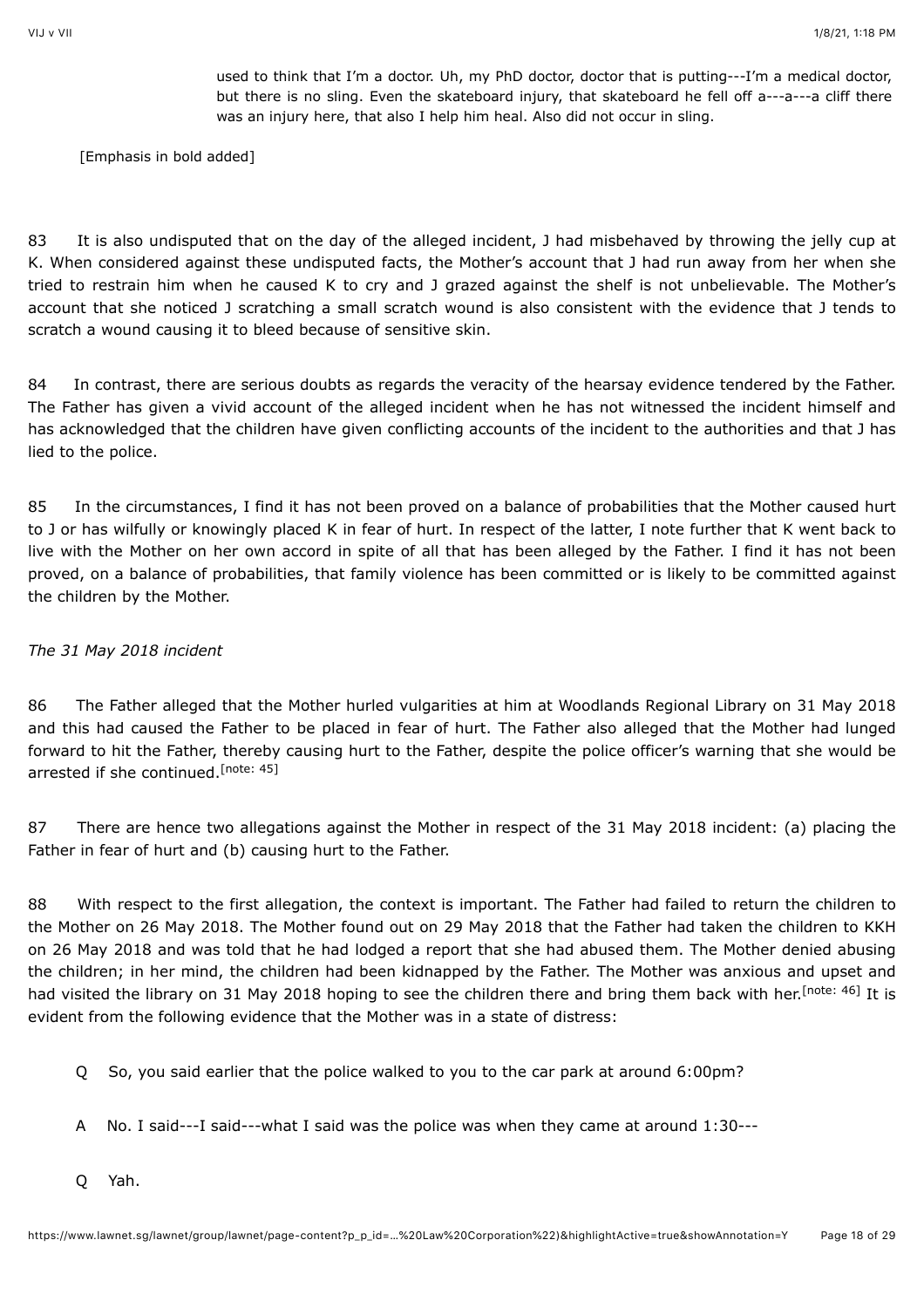A after that, they were there for the whole day until 6:00pm---

Q Yah.

A uh, when [J] was handed back to the father and asked to leave after speaking to Deborah the conclusion by the police was that I should be going back to MSF tomorrow morning to sort out the matter and, uh, for---since the MSF has called me to go down there. So, at the moment, let the father---let the child go back with the father itself. So, when they have decided that, so [the Father] took away---took [J] and went off from there and then the, uh, pro---yah, the police car was also there at the car park and I also had parked my car at the car park. And so, they walked along with me, **I was very distressed, I was, uh, crying, I was---I was talking about how the kidnap had happened to the police as well. I was narrating all those things how suddenly children went missing on 26th May and I don't know what's going on that I'm completely dumbfounded that during the day earlier with the social workers, uh, they inform that they had told father all these but he didn't---still inform you**.

Q Yah.

A So, all such---whatever information I had, **I was crying and talking and we went down**---we came down the lift together to the car park.

…

Q And then you say [the Mother], you were distressed, right?

# A **I was distressed all along.**

Q Right.

A Yah.

- Q And if---in your---in your---
- A **Well, I don't know if I---if any other mother would feel**---sitting their happy---
- Q Sure.

# A **that when you know that on 26th, you sent the kids for access and you don't know where the kids are, you don't know what's going on even**.

- Q Yah. So---
- A **I don't think so anybody would be siting happy or even be able to keep their sanity**.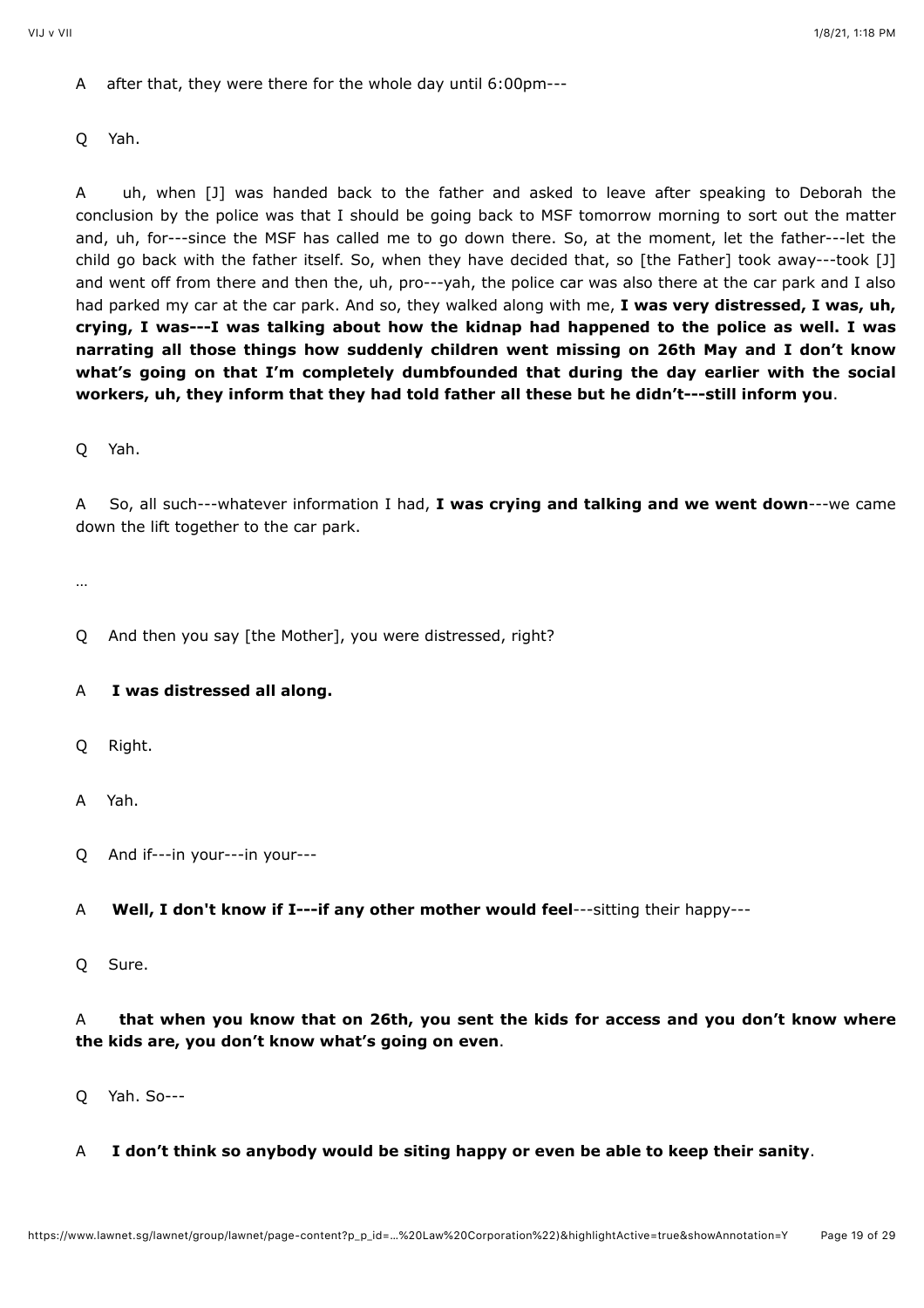- Q And the---
- A Yah.

Q how did so---what are you saying? How did you lose your sanity then? What do you mean?

A I said anybody would---I said anybody, I talked about anybody.

Q And what---

A Yah.

Q about yourself?

A **Of course I did. I was crying, I was screaming, I was like, you know---**

Q Screaming at who?

A **I was asking them where is [K]? Ask---found out from him, where is [K]? I---see, as a mother, you know that the kids were supposed to be with you from this time to this time. After the 26th May, where you actually allowed children to go for access and when they don't come back, and you don't even have---I have not seen them after 26th May. [J] after 26th May---**

Q So---

# A **I'm seeing [J] for the first time on 31st May.**

- Q Ms. [the Mother], who were you screaming at?
- A Who am I screaming at?
- Q Yes.
- A Right now?
- Q No, Ma'am, listen to---
- A The---
- Q my question.
- A Uh.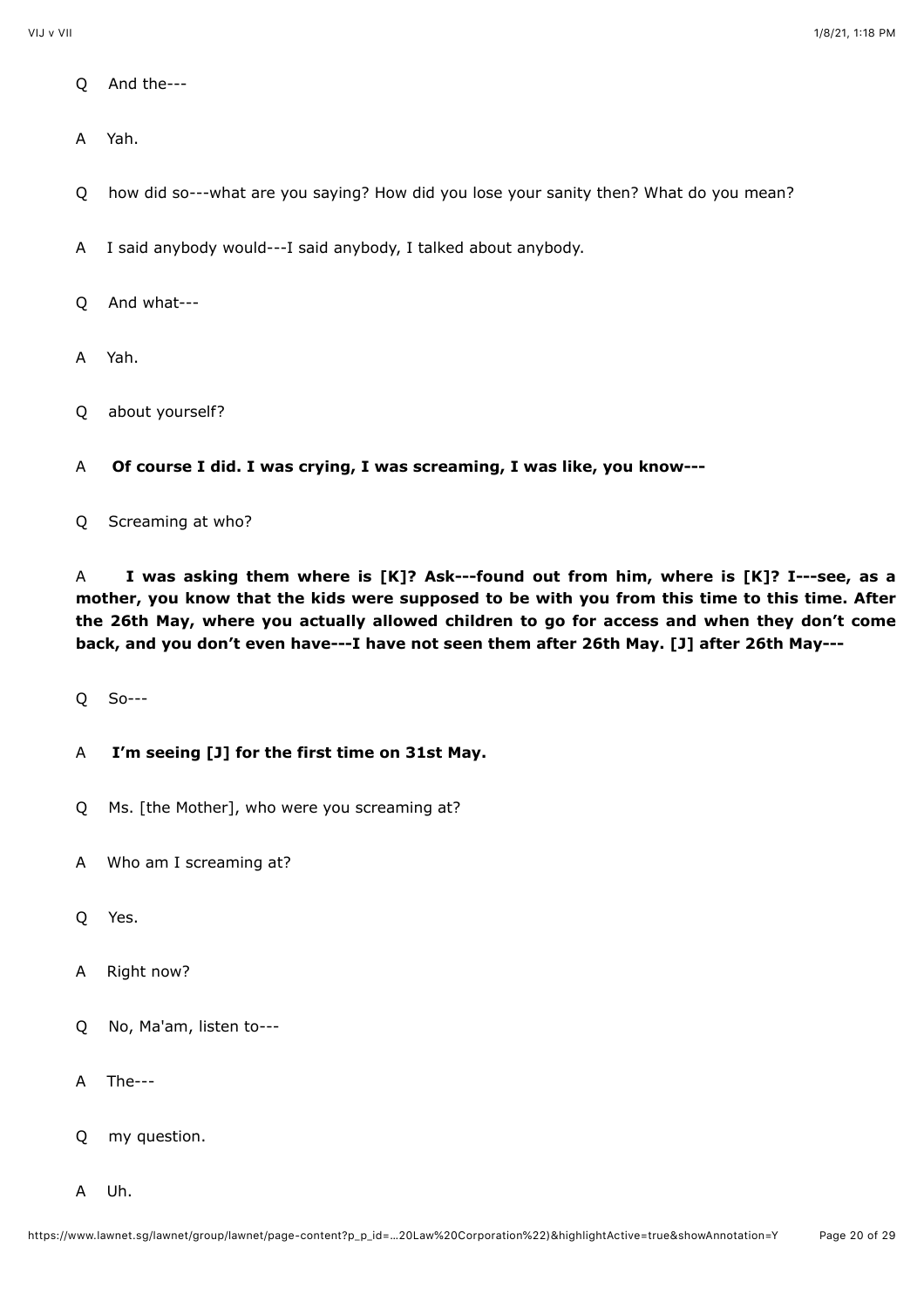Q I'm repeating what you said. You said you were at the library and you were screaming. So, I'm asking you who were you screaming at?

A No. **I was not screaming at anybody in particular. I was crying, see---I---I---I don't know how to tell you who---who doesn't want to believe that a mother can be crying, screaming, don't know what is happening to her children. Don't know even what is going on. That's what I said. On 26th morning after I drop [J] at the, uh, Tchoukball play place at [school] then the next time that I'm seeing him is on 31st May when he's walking into the---**

Q So, what were the words you used as you were screaming? What kind of words were you using?

A I don't remember clearly. **I was crying, I was upset, I was---I was a mum all lost out**.

[Emphasis in bold added]

<span id="page-20-0"></span>89 Given the volatile situation, it is entirely conceivable that the Mother did hurl vulgarities at the Father as alleged. Indeed, the Mother admitted in her affidavit that she referred to the Father a "big liar", "wife beater" and "kidnapper".<sup>[note: 47]</sup> However, it is also clear that the Mother was in a state of distress as a result of the Father's failure to return the children to her and she being told that the Father had lodged a report accusing her of abusing the children.

90 Limbs (a) and (d) of the definition of family violence under s 64 of the Charter require a mental element of "wilfully or knowingly" placing a family member in fear of hurt or causing continual harassment "with intent to cause or knowing that it is likely to cause anguish". In my judgment, the Mother did not possess the requite mental element at the material time to enable the court to make a finding that she had wilfully and knowingly placed the Father in fear of hurt or for that matter, caused continual harassment with intent to cause or knowing that it is likely to cause anguish. The evidence shows that all she wanted was to have her children back with her, as would be expected of a frantic and distressed mother in her predicament.

91 With respect to the second allegation, the Father has alleged in his written submissions that: [\[note: 48\]](#page-27-18)

<span id="page-20-1"></span>The Respondent lunged forward to hit the Applicant, thereby causing hurt to the Applicant, despite the police officer's warning that she will be arrested if she continued.

<span id="page-20-2"></span>92 However, I note that the allegation of hurt in the written submissions is neither borne out by the Father's Magistrate's Complaint nor his evidence in court. The material part of the Magistrate's Complaint states as follows: [\[note: 49\]](#page-27-19)

She lunched forward to hit me with the police officers informing her that she will be arrested if she continued.

<span id="page-20-3"></span>93 The Father clarified in court that the word "lunched" in the Magistrate's Complaint was a spelling error and [that he had intended to say in the Magistrate's Complaint that the Mother was "moving aggressively forward":](#page-27-20)<sup>[note:</sup> 50]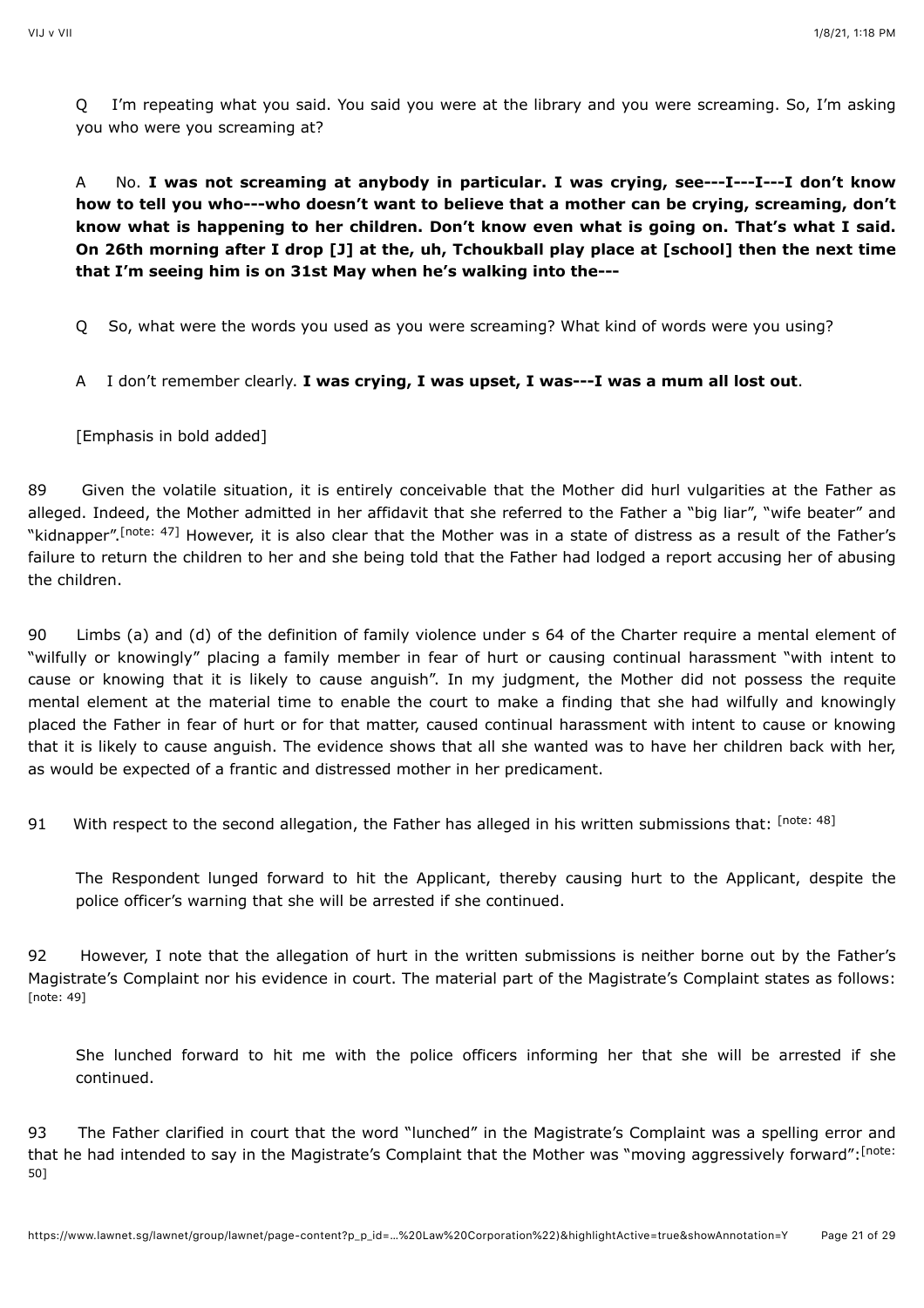A Uh---uh, excuse me, Manoj, there is correction that I want to make in this spelling.

…

Q Of the handwritten note?

A Yes. In the 2nd paragraph I, um, used to word---I---I meant to use lunge forward in the sense of moving aggressively forward. I spelt it as lunge but I want to correct that.

Q So, what is the correct spelling?

A L-U-N-G-E, lunge forward.

94 It is also clear from his subsequent evidence on this issue that the Mother did not hit him: [\[note: 51\]](#page-27-21)

<span id="page-21-0"></span>Q And your evidence is that when she lunged forward to you, this was in the presence of the police?

A That's right.

…

Q Referring to your handwritten note.

A Yes. The library---

Q 31st May.

A the library---what, uh, she did was---we were there for a fair bit of time. And it was a continuing something like 5, 6 hours of, uh---uh, harassment. **Many occasions she would just lunge forward. And she is saying that, "I will hit you and then tell you that you've breached the PPO and I'll get you arrested."** That was, uh, I---it was very deliberate.

Q Alright.

A And then, she provoked with those words to elicit some actions from me. The police officers repeatedly told her, "Madam, if you don't restraint yourself, we'll have to arrest you." But they kept doing it. At the end I asked them, "Why is it that she is allowed to continually do this?" Yah.

….

Q I---I got that. So, I just want to understand the 20 f---31st May incident.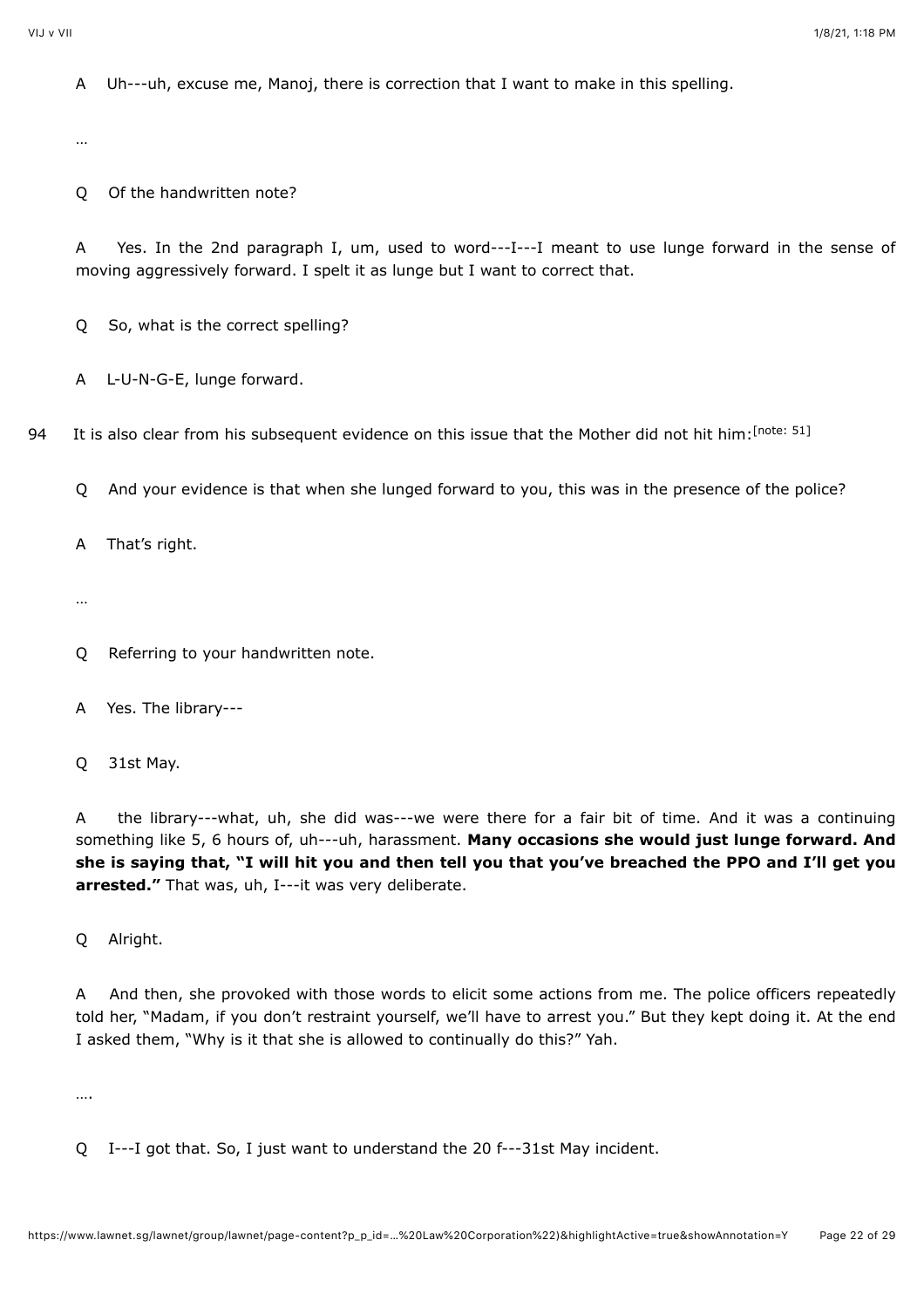A Okay. So, that library at Woodlands Library had this place going to the downstairs where [J] was attending the programme. So, it was not a very wide space with---so, she would just come forward. The 2 police officers, she just brushed forward at me and I'm standing there. I also do not have a place to go away because **she rushed forward at me to hit me, and she's telling me that she would hit. So, she come very close to me like that.**

[Emphasis in bold added]

95 In the circumstances, there is simply no evidential basis for the court to make a finding that the Mother caused hurt to the Father on 31 May 2018 as alleged in the written submissions.

96 For the above reasons, I find it has not been proved on a balance of probabilities that family violence has been committed or is likely to be committed against the Father by the Mother in respect of the incident at the Woodlands Regional Library.

*The 17 June 2018 incident*

97 In his affidavit dated 5 July 2019 in support of the PPO application, the Father states (at [3]) as follows:

The particular incidents which give rise to my application are set out in my written statement made in support of my application. In summary it concerns the incidents sometime in February 2018, 24<sup>th</sup> May 2018 and 31st May 2018 ...

98 The 17 June 2018 incident, which occurred after the application was made, should be disregarded as the PPO hearing is in respect of the incidents that gave rise to the application: see *Teng Cheng Sin v Law Fay Yuen* [\[2003\] SGHC 76](javascript:viewPageContent() (at [19]-[21]) and *Yue Tock Him @ Yee Chok Him v Yee Ee Lim* [\[2011\] SGDC 99](javascript:viewPageContent() (at [118]).

99 Even if the 17 June 2018 is taken into consideration, I find it has not been proved, on a balance of probabilities, that family violence has been committed or is likely to be committed against the Father and the children by the Mother.

100 I note that the Mother did not and could not have responded to the 17 June 2018 incident in her affidavit dated 25 February 2019 as the incident was not part of the Magistrate's Complaint lodged by the Father. This leaves the Mother in an unsatisfactory position of having to respond, as a litigant in person, to the allegations at the trial.

<span id="page-22-5"></span><span id="page-22-4"></span><span id="page-22-3"></span><span id="page-22-2"></span><span id="page-22-1"></span><span id="page-22-0"></span>101 Despite being put in an unsatisfactory position, the Mother was able to provide a cogent account of the incident on the witness stand under cross-examination.<sup>[note: 52]</sup> The Mother explained that since the Father failed to return the children on 26 May 2018, she had been kept in the dark by the Father and did not know what was going to happen to the children[.](#page-27-23) In her mind, the Father had kidnapped the children.<sup>[note: 53]</sup> The Father had a lodged a report of child abuse against her but despite MSF's investigations showing that they did not find any abuseon the child, the Father failed to return the children on 13 June 2018.<sup>[note: 54]</sup> Between 13 and 17 June 2018,she had been making frantic attempts to find out where they were.<sup>[note: 55]</sup> She spent most of the days calling the police asking for their help[.](#page-27-26)<sup>[note: 56]</sup> On 17 June 2018 at 5.30 pm, when she saw that they were in church for the mass, it struck her that she must take a photograph of the children.<sup>[\[note: 57\]](#page-27-27)</sup>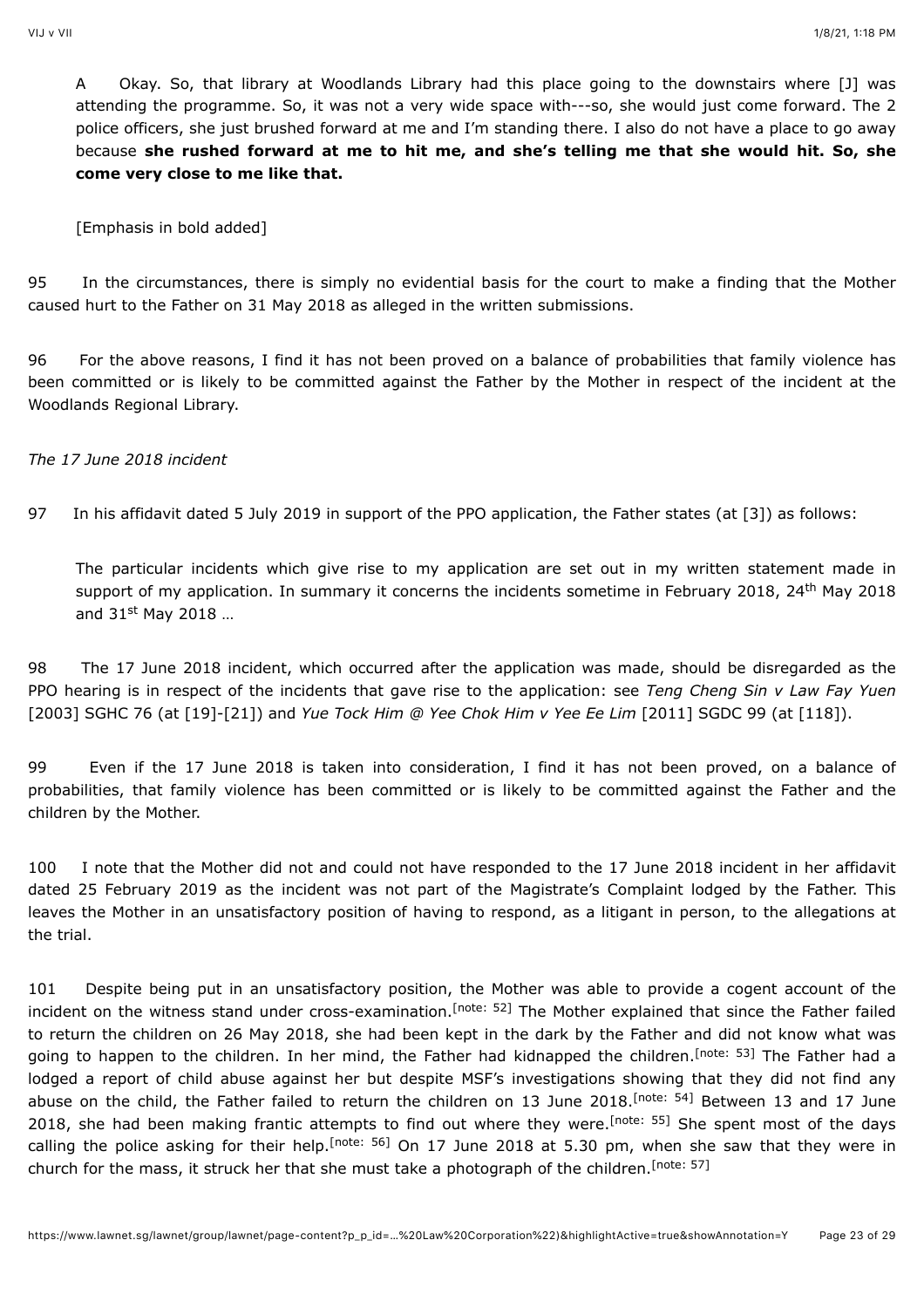<span id="page-23-1"></span><span id="page-23-0"></span>102 The Mother says that when she went to receive her communion, she saw the Father leaving with the children. The Mother followed them outside and said, "Stop. No. I have to get back my children. I have to see my children all the time. I want to know what is going on. You've been told to return the kids and still you are not returning."<sup>[note:58]</sup> The Father was standing and holding so that the children did not go to her.<sup>[note: 59]</sup> One of the priestscame down and urged the parties not to make a scene.<sup>[note: 60]</sup> The police arrived subsequently.

<span id="page-23-5"></span><span id="page-23-4"></span><span id="page-23-3"></span><span id="page-23-2"></span>103 The Mother disputes the Father's allegation that she assaulted him. The Mother says she held on to K's leg and wanted the Father to stop and put K down[.](#page-27-31)<sup>[note: 61]</sup> She says that there is a CCTV camera in the church which could have been obtained by the police if she had assaulted the Father as alleged[.](#page-28-0)<sup>[note: 62]</sup> There were also volunteers who came to pacify the situation.<sup>[\[note: 63\]](#page-28-1)</sup>

<span id="page-23-7"></span><span id="page-23-6"></span>104 The Father did not provide any evidence to substantiate his allegations. He says that the Mother "rained slaps" and "rained punches on my back and shoulder in rage typical of my wife" but did not produce any medical report to substantiate the injuries sustained.<sup>[note: 64]</sup> The incident happened in the church but no independent witnesses were produced to corroborate his account even though it is his evidence that two people tried to separate the Mother from him and they had given their contacts to the police officers who arrived at the scene. [\[note: 65\]](#page-28-3) The evidential burden of proof lies with the Father as he is asserting that the Mother assaulted him (see *UJF v UJG* [\[2018\] SGHCF 1](javascript:viewPageContent() at [55]) but I find that his bare allegations alone in these circumstances are not sufficient to discharge the burden.

#### *Other occasions*

<span id="page-23-10"></span><span id="page-23-9"></span><span id="page-23-8"></span>105 Apart from the four specific incidents discussed above, the Father also referred to a plethora of other incidents in support of his application.<sup>[note: 66]</sup> Two of the alleged incidents – the incident relating to the collection ofmasks<sup>[note: 67]</sup> and the incident on J's birthday<sup>[note: 68]</sup> – were incidents that took place after the application was made and should be excluded (see [98] above). In any event, I did not find the evidence sufficient to establish that family violence has been committed or is likely to be committed by the Mother.

<span id="page-23-11"></span>106 The other occasions referred to by the Father consist of a smattering of allegations that were vague or lacking in details and specificity. Some were made by way of casual references in the course of the trial. For example, in cross-examination, the Father accused the Mother of stepping on [J] with her feet when J was still crawling[.](#page-28-7)<sup>[note: 69]</sup> I find it troubling that such a serious allegation made in court was not set out in his Magistrate's Complaint or his affidavit in support of the PPO application.

107 Whilst the courts will take a firm stance against any form of family violence, it is necessary to recognise that there are criminal consequences that follow a breach of a PPO: see *UNQ v UNR* [\[2020\] SGHCF 21](javascript:viewPageContent() (at [1] and [28]).

108 In *Mok Kah Hong v Zheng Zhuan Yao* [\[2016\] SGCA 8,](javascript:viewPageContent() the Court of Appeal made the following observations (at [61]):

It is a fundamental rule of justice that a person being called upon to answer a charge must first know the precise case that he has to meet and should be accorded ample opportunity to refute the allegations.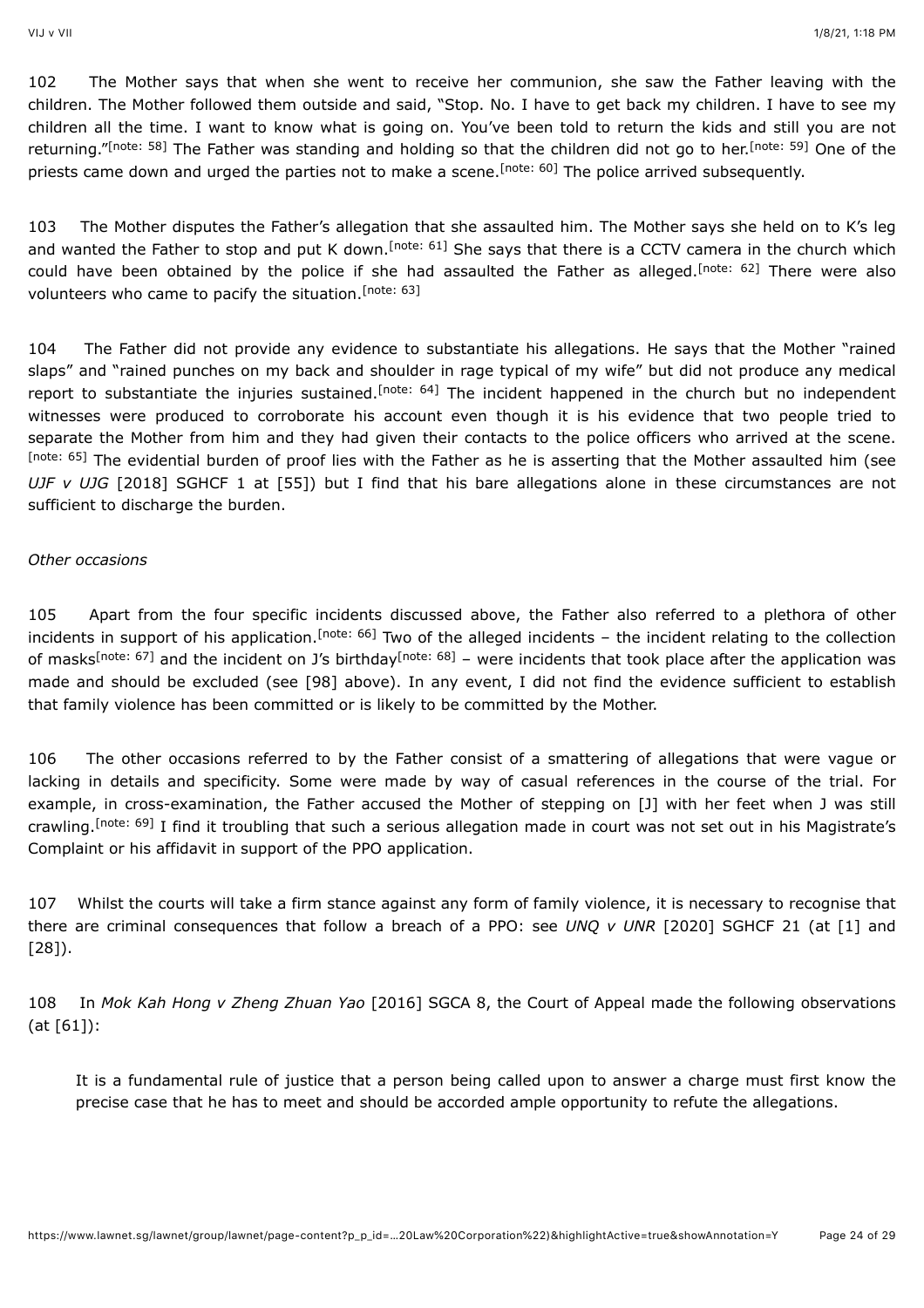109 Although the above observations were made in the context of committal proceedings, I am of the view that the rationale is equally applicable to a PPO application. As a PPO carries with it possible criminal sanctions, a person called upon to answer an allegation of family violence must know the precise case he or she has to meet and should be accorded ample opportunity to refute the allegations. There must be sufficient specificity and clarity in respect of the incidents which an applicant is relying on to support the PPO application. I do not find this to be the case in respect of the plethora of other allegations made by the Father nor was there sufficient evidence to enable the court to make a finding that family violence has been committed or is likely to be committed in respect of those allegations.

#### *Summary*

110 In summary, I find that on the evidence before me, the first threshold requirement – that family violence has been committed or is likely to be committed – has not been met. On this basis alone, the application should be dismissed.

#### *Necessity*

111 The second threshold requirement is that the PPO must be necessary for the protection of the family member. As it has not been established that family violence has been committed or is likely to be committed by the Mother against the Father and the children, it would follow as a consequence that a PPO is not necessary.

# *Facilitation of access*

<span id="page-24-1"></span>112 The Father submits that the PPO is required to "facilitate peaceful access within the family unit"[.](#page-28-8) [note: 70] He has, in that regard, also taken out committal proceedings against the Mother "to restore, replenish and revive broken relationships".<sup>[\[note: 71\]](#page-28-9)</sup>

113 However, the potential use of a PPO as a tool to facilitate access is an irrelevant consideration. As noted in *UNQ v UNR* (at [39]):

<span id="page-24-0"></span>… the potential use of the PPO as a tool to encourage meaningful access between a parent and a child is an irrelevant consideration. A PPO is a court order with serious criminal consequences. Instead of encouraging meaningful access, it may well be that the PPO discourages access entirely or sends a message to a child that she needs protection from her own parent. Similar to the granting of care and protection orders, state intervention through the courts in the form of ordering a PPO may risk entrenching the status quo at the time of parental conflict and reinforce a child's negative perception of one parent (see *UNB v Child Protector* [\[2018\] 5 SLR 1018](javascript:viewPageContent() at [60]). At the same time, it may also be that in some families, a PPO assists in promoting smoother access (though I emphasise that this effect in itself is not a relevant consideration in determining whether a PPO should be granted, but a consequence of the PPO). Each case must be considered on its own facts and circumstances.

<span id="page-24-2"></span>114 In the present case, the Mother has expressed concern that the Father will use the PPO as a tool for manipulation: [\[note: 72\]](#page-28-10)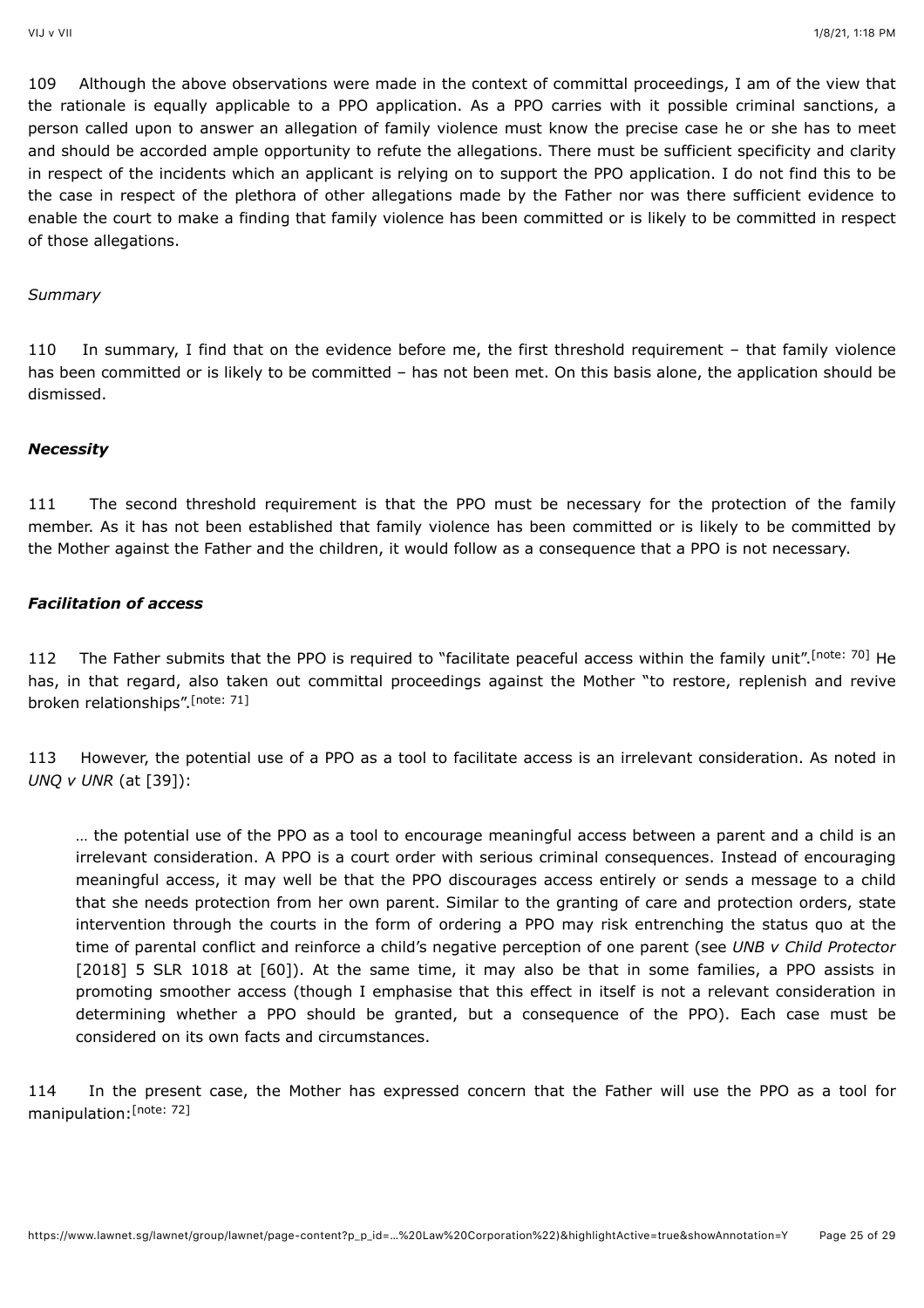… I leave it to the Court to decide if [the Father] should be given a PPO … But I don't see that in any way if you are giving a manipulator … a key to a door and telling him not to go inside. I'm sure he will wait for the right opportunity to use it … the incidents that he has mentioned is nowhere near his premises nowhere and it has happened after 2018 after he had kidnapped the children and kept it with him, kept the children with him. So ... it is just like that simple natural phenomenon. As I see it, it is a simple natural phenomenon where chickens has his 10 chicks around and sees an eagle flying high. So, what does the chicken do? As much as possible try to get the chicken under its hood so that the eagle doesn't snatch it away. And, Your Honour, this is only---this is what I had done when he did not return the kids as per the order of access…

115 In my view, the answer to the Father's prayer "to restore, replenish and revive broken relationships" does not lie in the grant of a PPO or the filing for more committal applications. No amount of external intervention could help the parties if the parties themselves are unable or unwilling to let go of past hurts and work towards a path of healing and restoration, which brings me to my final observations.

#### **Conclusion**

116 In a letter dated to the Court dated 8 March 2021 to enquire about the status of these grounds of decision, the Father through his counsel stated:

By way of background, the orders made by Chia Wee Kiat DJ on 26 May 2020 governing access, inter alia, which had been confirmed by Lai Siu Chiu J in HCF/DCA 46/2020 on 21 October 2020 have yet to be implemented, and is pending vis-à-vis the present appeal.

117 I am disappointed that the parties have yet to implement the orders made on 26 May 2020. The access orders have not been stayed and there is no reason why the implementation should be "pending vis-à-vis the present appeal".

118 I have taken pains to put in place a structure to enable access to resume and the parents to acquire the necessary skills to establish a co-operative parenting relationship with the help of a trained counsellor. As explained in *VII*,

66 As the current level of acrimony is high, the intent of these orders is to create some stability for the children in the coming two years. When J becomes 14 years of age, he would likely require more time for himself like most teenagers would. He may then require more flexibility to his schedule and not want to stick to the weekly contact time at the DSSA. So too would K. Hence, the access arrangements will need to evolve and be fitting to the children's developmental needs. Under the access orders, there is room for the parties to mutually adjust the contact time based on the interest and needs of the children with the help of the DSSA counsellor.

67 As noted in *VDN v VDO* [\[2019\] SGFC 146](javascript:viewPageContent() (at [19] & [20]), no one is in a better position to help the children lead normal and happy lives in the post-divorce family than the parents themselves. Decisions made by the parties themselves allow for greater flexibility that is necessary to cater to changes to the schedules of the parties, the changing needs of the children and the vicissitudes of life that can never be fully anticipated in a court order. The Covid-19 pandemic is a stark reminder. It is hope that with the anticipated stability experienced by the children, the parties may see the benefits and begin to rebuild some trust, confidence and motivation as co-parents.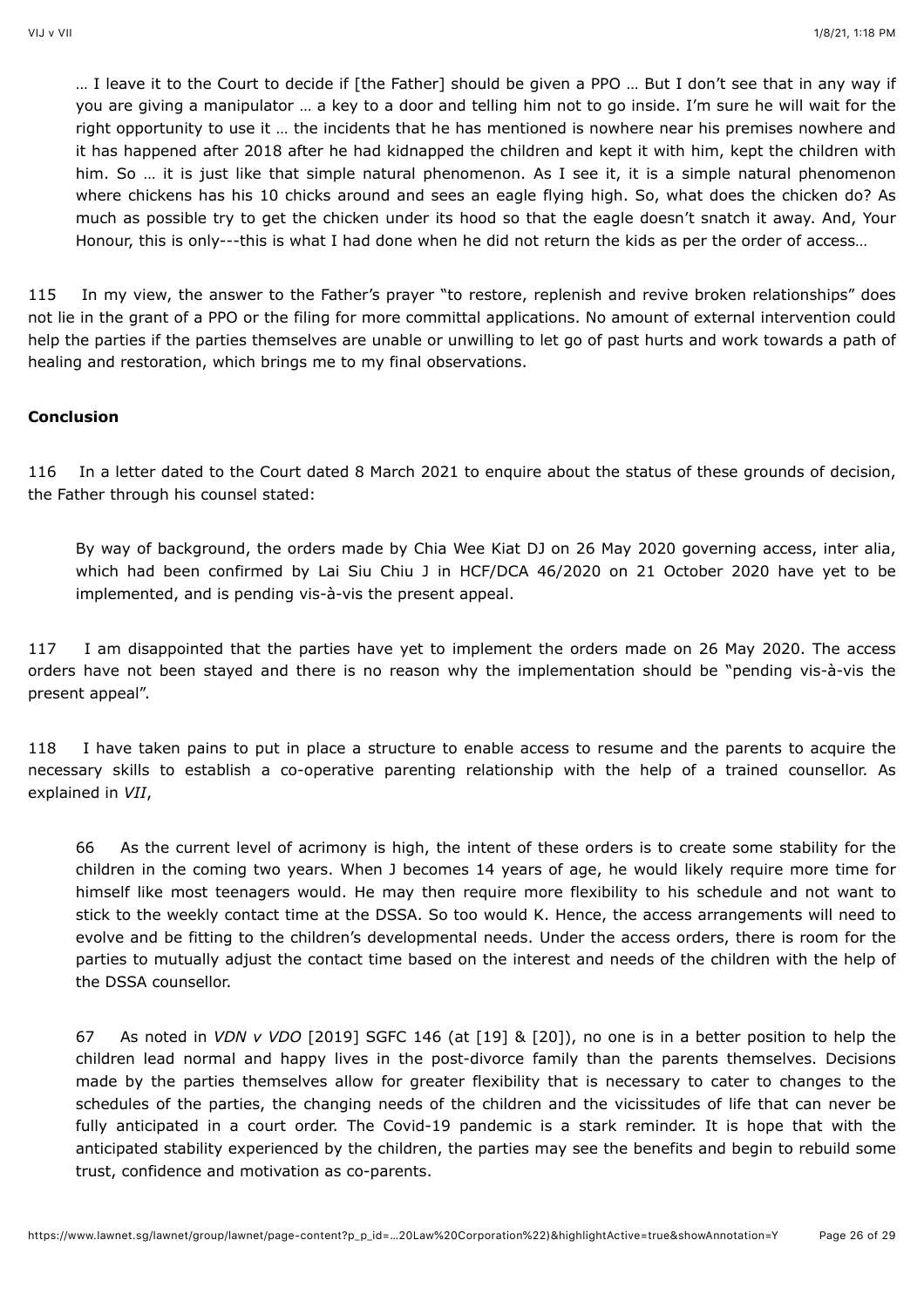119 Ultimately, the wellbeing of the children is in the hands of the parents. The parties have been embroiled in litigation since 2013. For the sake of the children and the wellbeing of the parties themselves, it is time to heal.

- <span id="page-26-0"></span>[\[note: 1\]](#page-4-0)Father's affidavit dated 5 July 2019 at [3].
- <span id="page-26-1"></span>[\[note: 2\]](#page-4-1)Father's affidavit dated 5 July 2019 at [3].
- <span id="page-26-2"></span>[\[note: 3\]](#page-4-2) Applicant's Written Submissions at [13] & [33].
- <span id="page-26-3"></span>[\[note: 4\]](#page-4-3) Applicant's Written Submissions at [14].
- <span id="page-26-4"></span>[\[note: 5\]](#page-5-0) Applicant's Written Submissions at [15]-[16].
- <span id="page-26-5"></span>[\[note: 6\]](#page-5-1)Applicant's Written Submissions at [17]; Father's affidavit dated 16 April 2019 at pp.29-31.
- <span id="page-26-6"></span>[\[note: 7\]](#page-5-2) Applicant's Written Submissions at [22].
- <span id="page-26-7"></span>[\[note: 8\]](#page-5-3) Applicant's Written Submissions at [23].
- <span id="page-26-8"></span>[\[note: 9\]](#page-5-4) Applicant's Written Submissions at [30]-[32].
- <span id="page-26-9"></span>[\[note: 10\]](#page-6-0) Applicant's Written Submissions at [38].
- <span id="page-26-10"></span>[\[note: 11\]](#page-6-1) Applicant's Written Submissions at [10].
- <span id="page-26-11"></span>[\[note: 12\]](#page-6-2) Applicant's Written Submissions at [11].
- <span id="page-26-12"></span>[\[note: 13\]](#page-6-3) Applicant's Written Submissions at [12].
- <span id="page-26-13"></span>[\[note: 14\]](#page-6-4) Applicant's Written Submissions at [35].
- <span id="page-26-14"></span>[\[note: 15\]](#page-6-5) Applicant's Written Submissions at [36].
- <span id="page-26-15"></span>[\[note: 16\]](#page-6-6) Applicant's Written Submissions at [36].
- <span id="page-26-16"></span>[\[note: 17\]](#page-7-0) Mother's affidavit dated 21 February 2019 at  $[4]$ - $[6]$ .
- <span id="page-26-17"></span>[\[note: 18\]](#page-7-1)Mother's affidavit dated 21 February 2019 at [7]-[8].
- <span id="page-26-18"></span>[\[note: 19\]](#page-7-2)Mother's affidavit dated 21 February 2019 at [9].
- <span id="page-26-19"></span>[\[note: 20\]](#page-7-3)Mother's affidavit dated 21 February 2019 at  $[10]$ - $[11]$ .
- <span id="page-26-20"></span>[\[note: 21\]](#page-7-4)Mother's affidavit dated 21 February 2019 at [12].
- <span id="page-26-21"></span>[\[note: 22\]](#page-7-5) Mother's affidavit dated 21 February 2019 at  $[13]$ - $[14]$ .
- <span id="page-26-22"></span>[\[note: 23\]](#page-7-6) Mother's affidavit dated 21 February 2019 at  $[15]$  &  $[22]$ .
- <span id="page-26-23"></span>[\[note: 24\]](#page-7-7) Mother's affidavit dated 21 February 2019 at [22]-[23].
- <span id="page-26-24"></span>[\[note: 25\]](#page-7-8)Mother's affidavit dated 21 February 2019 at [23]-[24].
- <span id="page-26-25"></span>[\[note: 26\]](#page-8-0) Mother's affidavit dated 21 February 2019 at [25].
- <span id="page-26-26"></span>[\[note: 27\]](#page-8-1) Mother's affidavit dated 21 February 2019 at [16].
- <span id="page-26-27"></span>[note:  $^{28}$ ]Mother's affidavit dated 21 February 2019 at [17]-[18].
- <span id="page-26-28"></span>[\[note: 29\]](#page-8-3)Mother's affidavit dated 21 February 2019 at [19]-[21].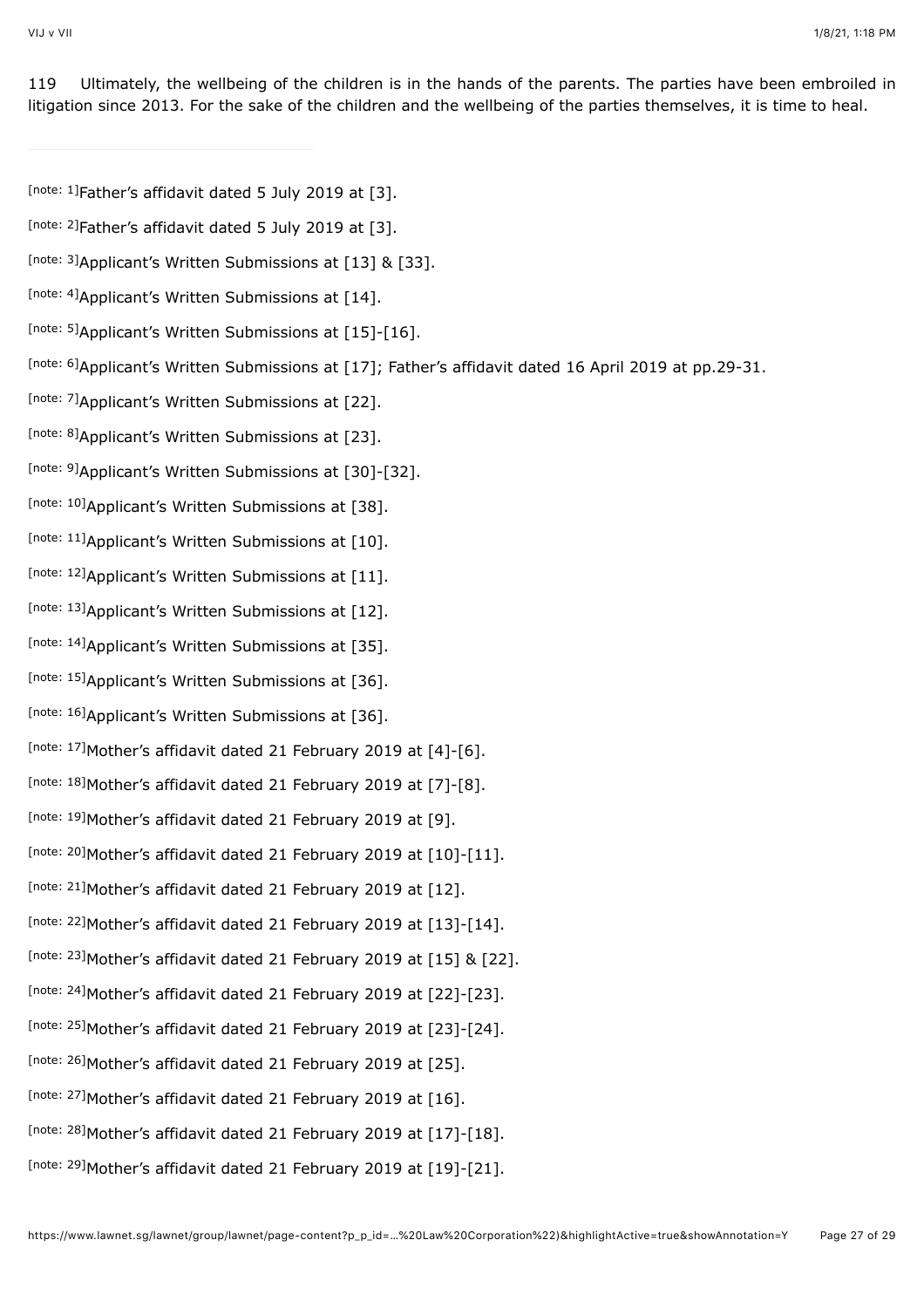<span id="page-27-31"></span><span id="page-27-30"></span><span id="page-27-29"></span><span id="page-27-28"></span><span id="page-27-27"></span><span id="page-27-26"></span><span id="page-27-25"></span><span id="page-27-24"></span><span id="page-27-23"></span><span id="page-27-22"></span><span id="page-27-21"></span><span id="page-27-20"></span><span id="page-27-19"></span><span id="page-27-18"></span><span id="page-27-17"></span><span id="page-27-16"></span><span id="page-27-15"></span><span id="page-27-14"></span><span id="page-27-13"></span><span id="page-27-12"></span><span id="page-27-11"></span><span id="page-27-10"></span><span id="page-27-9"></span><span id="page-27-8"></span><span id="page-27-7"></span><span id="page-27-6"></span><span id="page-27-5"></span><span id="page-27-4"></span><span id="page-27-3"></span><span id="page-27-2"></span><span id="page-27-1"></span><span id="page-27-0"></span>[\[note: 30\]](#page-8-4)Mother's affidavit dated 21 February 2019 at [27]. [\[note: 31\]](#page-8-5)Mother's affidavit dated 21 February 2019 at [32]. [\[note: 32\]](#page-9-0)Mother's affidavit dated 21 February 2019 at [26]. [\[note: 33\]](#page-9-1) Mother's Submissions at "Conclusion". [\[note: 34\]](#page-10-0) Applicant's Bundle of Documents at Tab 1 pp.7-8 (hand paginated). [\[note: 35\]](#page-12-0) Applicant's Bundle of Documents at Tab 1 p. 2 (hand paginated). [\[note: 36\]](#page-13-0)Transcripts of Proceedings dated 9 July 2020 at pp. 28-29. [\[note: 37\]](#page-13-1)Transcripts of Proceedings dated 9 July 2020 at p. 29. [\[note: 38\]](#page-13-2) Applicant's Written Submissions at [17]. [\[note: 39\]](#page-15-0)Father's affidavit dated 16 April 2019 at p. 34. [note:  $40$ ]Father's affidavit dated 16 April 2019 at  $[24(e)].$ [\[note: 41\]](#page-15-2) Mother's affidavit dated 21 February 2019 at [23] and p. 18. [\[note: 42\]](#page-16-0)Transcripts of Proceedings dated 9 July 2020 at pp. 91-92. [\[note: 43\]](#page-16-1)Transcripts of Proceedings dated 9 July 2020 at [\[note: 44\]](#page-16-2)Transcripts of Proceedings dated 9 July 2020 at pp.142-143. [\[note: 45\]](#page-17-0) Applicant's Written Submissions at [23]. [\[note: 46\]](#page-17-1)Transcripts of Proceedings dated 3 August 2020 at p. 25. [\[note: 47\]](#page-20-0) Mother's affidavit dated 21 February 2019 at [31]. [\[note: 48\]](#page-20-1) Applicant's Written Submissions at [23]. [\[note: 49\]](#page-20-2) Applicant's Bundle of Documents at Tab 1 p. 8 (hand paginated). [\[note: 50\]](#page-20-3)Transcripts of Proceedings dated 9 July 2020 at p. 10. [note:  $51$ ]Transcripts of Proceedings dated 9 July 2020 at pp. 10, 16, 26-27. [\[note: 52\]](#page-22-0)Transcripts of Proceedings dated 3 August 2020 at pp. 66-96. [\[note: 53\]](#page-22-1)Transcripts of Proceedings dated 3 August 2020 at p. 76. [\[note: 54\]](#page-22-2)Transcripts of Proceedings dated 3 August 2020 at p. 67. [\[note: 55\]](#page-22-3)Transcripts of Proceedings dated 3 August 2020 at p. 67. [\[note: 56\]](#page-22-4)Transcripts of Proceedings dated 3 August 2020 at p. 66. [\[note: 57\]](#page-22-5)Transcripts of Proceedings dated 3 August 2020 at p. 68. [\[note: 58\]](#page-23-0)Transcripts of Proceedings dated 3 August 2020 at p. 69. [\[note: 59\]](#page-23-1)Transcripts of Proceedings dated 3 August 2020 at p. 70. [\[note: 60\]](#page-23-2)Transcripts of Proceedings dated 3 August 2020 at p. 70. [\[note: 61\]](#page-23-3)Transcripts of Proceedings dated 3 August 2020 at p. 93.